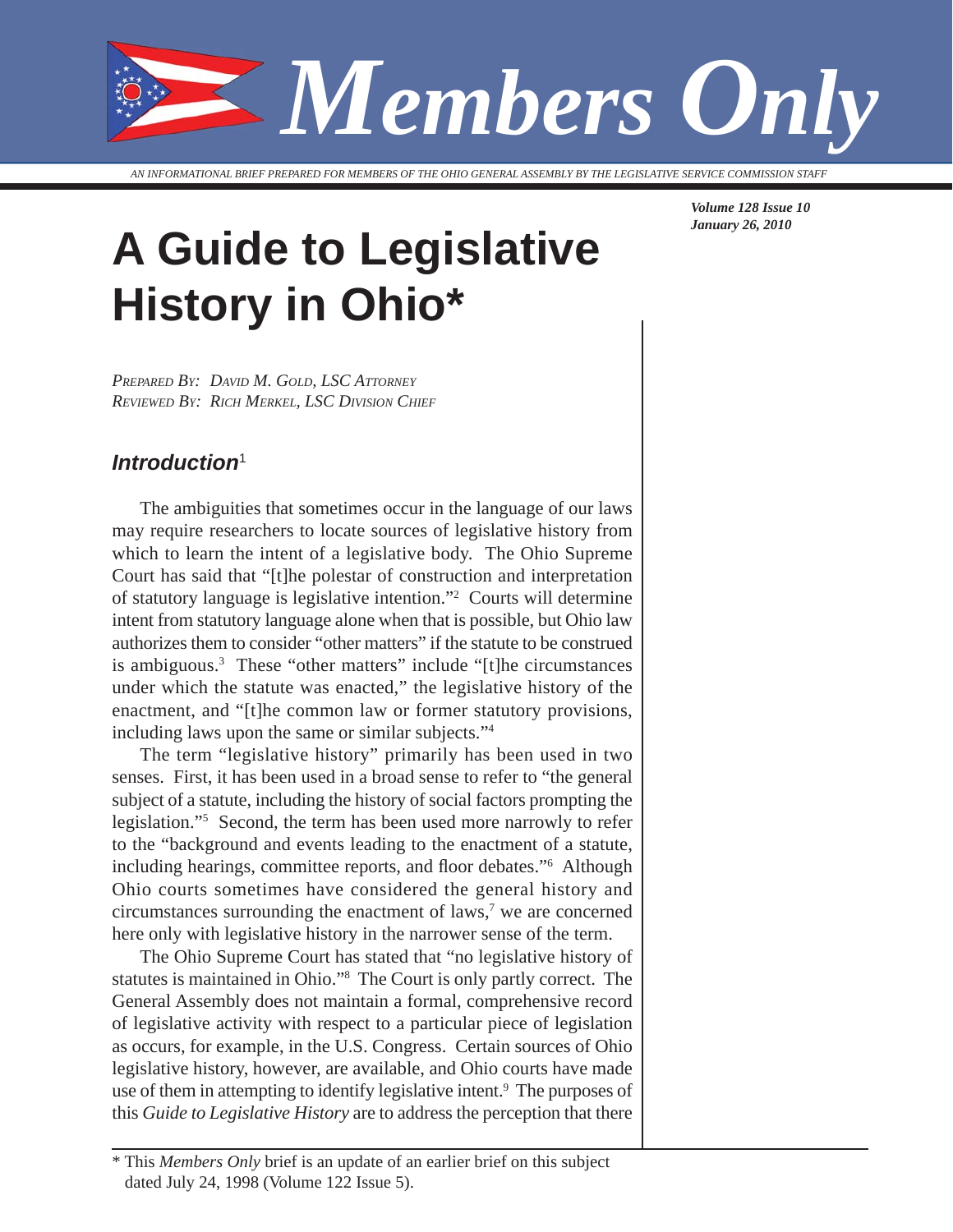> is no legislative history in Ohio and to serve as a manual in finding and using available sources that can help in clarifying the meaning of a law.

# *Sources of legislative history*

The Ohio Supreme Court has stated that in determining legislative intent it will give credence to any sources of legislative history that are "helpful and objective."10 In addition, a lower court in Ohio has implied that it will give greater weight to the sources of legislative history that the General Assembly had at the time it considered and enacted a statute.<sup>11</sup> With that in mind, here is a discussion of the various sources

Legislative Information Available to Members of the General Assembly" can be found in Appendix A. The chart also lists relevant telephone numbers for finding how to obtain these legislative history sources.

### *Laws of Ohio*

*Laws of Ohio* is the only official publication of the enactments of the General Assembly. The Secretary of State publishes it after each biennial session of the General Assembly. The publication has always been in hard copy, but the Secretary of State has the option of publishing the session laws in an electronic format. $^{12}$  (See pages 5 and 6 for information about online versions of session laws.) *Laws of Ohio* contains a complete record of the

| Legislative<br><b>History</b><br><b>Source</b> | <b>Information</b><br><b>Contained in</b><br><b>Source</b>                                                                                                                | <b>Usefulness of</b><br><b>Source</b><br><b>Information</b>                                                                          | Legal<br><b>Significance</b>                                                                                                                                                            |
|------------------------------------------------|---------------------------------------------------------------------------------------------------------------------------------------------------------------------------|--------------------------------------------------------------------------------------------------------------------------------------|-----------------------------------------------------------------------------------------------------------------------------------------------------------------------------------------|
| Laws of Ohio                                   | Published<br>enactments of<br>the General<br>Assembly,<br>including<br>full text and<br>titles of acts,<br>uncodified law,<br>and laws later<br>vetoed by the<br>Governor | Shows how<br>earlier acts<br>affected a<br>statute and<br>what exact<br>changes to a<br>section of law<br>were made by<br>prior acts | Only official<br>publication of<br>the enactments<br>of the General<br>Assembly;<br>helpful in<br>ascertaining<br>legislative<br>intent, printing<br>errors, or<br>careless<br>drafting |

of legislative history in Ohio. Since finding a source of legislative history can sometimes be as difficult as understanding a source's use, a chart entitled "Directory of Sources of acts passed by the General Assembly, including those acts later vetoed by the Governor and uncodified laws, $^{13}$ not all of which are reprinted in either Page's Ohio Revised Code, published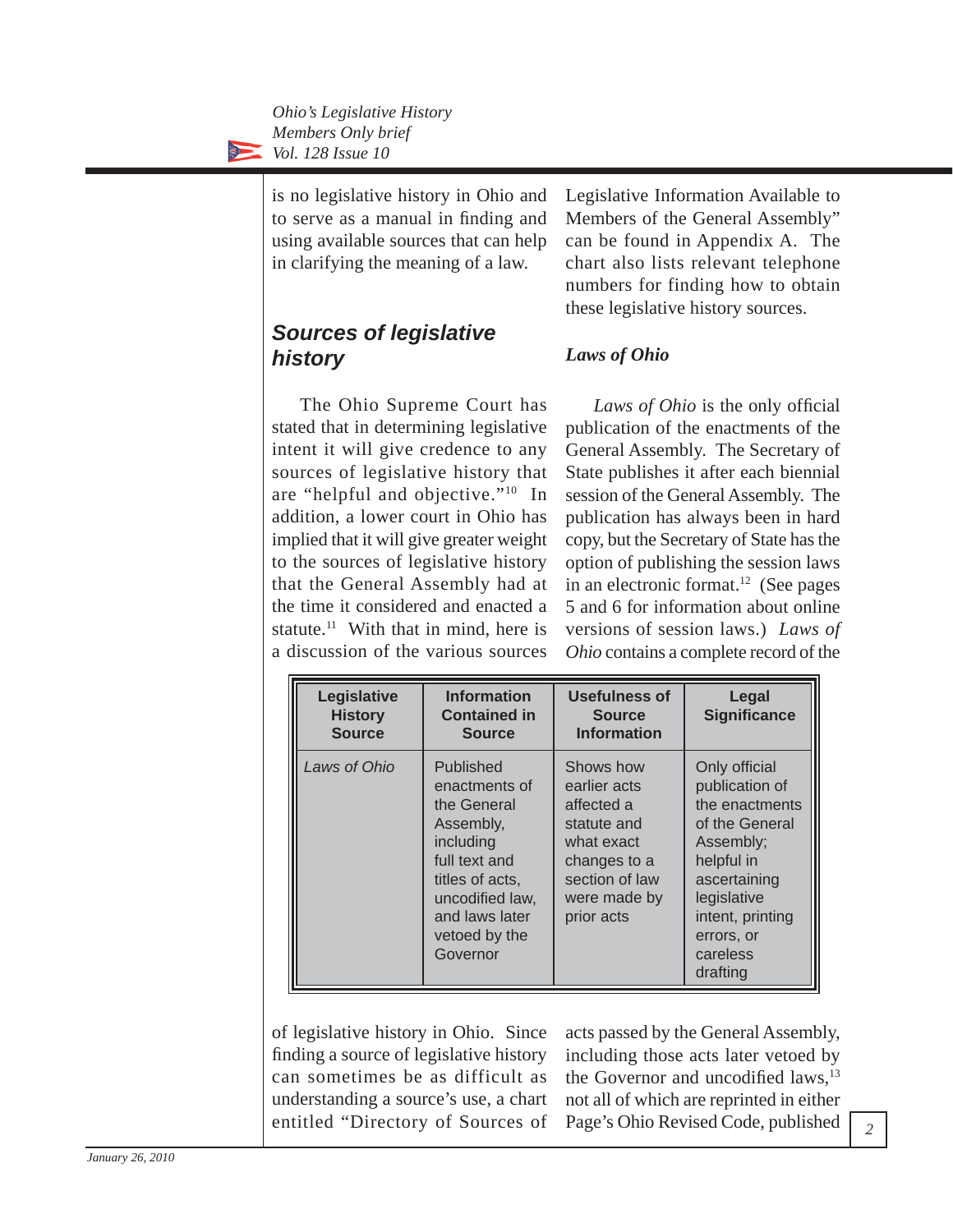by LexisNexis (red-colored code), or Baldwin's Ohio Revised Code, published by West (blue-colored code).14

Until 1927, the session laws as found in *Laws of Ohio* did not indicate the changes in existing statutes made by each new act; to determine these changes, the researcher must set the old and new laws side by side and compare them. From 1927 through 1968 (volumes 112-132 of *Laws of Ohio*), the session laws showed deletions by asterisks and insertions by italics. In order to identify deletions, the researcher also must set the old and new laws side by side and compare them. From 1969 through 2000 (volumes 133-148), the session laws included old language but indicated its deletion by a line striking through it; new language was printed in capital letters. Since 2001 (volume 149), deletions have been shown by strikethroughs and new language by underlining.

A researcher can examine the legislative history of a statute by comparing the statute in question with its predecessor or successor acts. *Laws of Ohio* is especially useful in attempting to learn how earlier acts affected a particular section of the Revised Code or what exact changes were in an act from a previous General Assembly. Prior versions of statutes may clarify ambiguities caused by printing or drafting errors. The Ohio Revised Code authorizes a court, in determining the intention of the legislature, to consider, among other matters, "former statutory provisions,

including laws upon the same or similar subjects[.]"<sup>15</sup>

The simplest way to identify and locate prior versions of a statute is to examine either of the versions of the Revised Code--Page or Baldwin. Both versions of the Revised Code list after each section of law the section's effective date and the entire history of the section, including its citation to earlier statutory codifications such as Swan and Sayler ("S&S"), the Revised Statutes of Ohio ("RS"), and the Ohio General Code ("GC"), as well as citations to the session laws, *Laws of Ohio*, that enacted, amended, or repealed a section of the Revised Code.16 Page provides the effective date of all legislation affecting a section subsequent to the adoption of the Revised Code in 1953; Baldwin provides the effective date for the current version and all prior versions of a section beginning with legislation enacted in 1953. In Page's version, legislative history appears in chronological order after the notation "History." In Baldwin's, the legislative history follows the section parenthetically and references to pre-1953 amendments are listed in reverse chronological order under "Historical and Statutory Notes." See the example of R.C. § 5145.15 under "LEGISLATIVE HISTORY CITATIONS" on page 4.

The references to *Laws of Ohio* in Page's Revised Code appear in one of two forms depending on the volume number in which the act is found. References to earlier volumes indicate first the volume number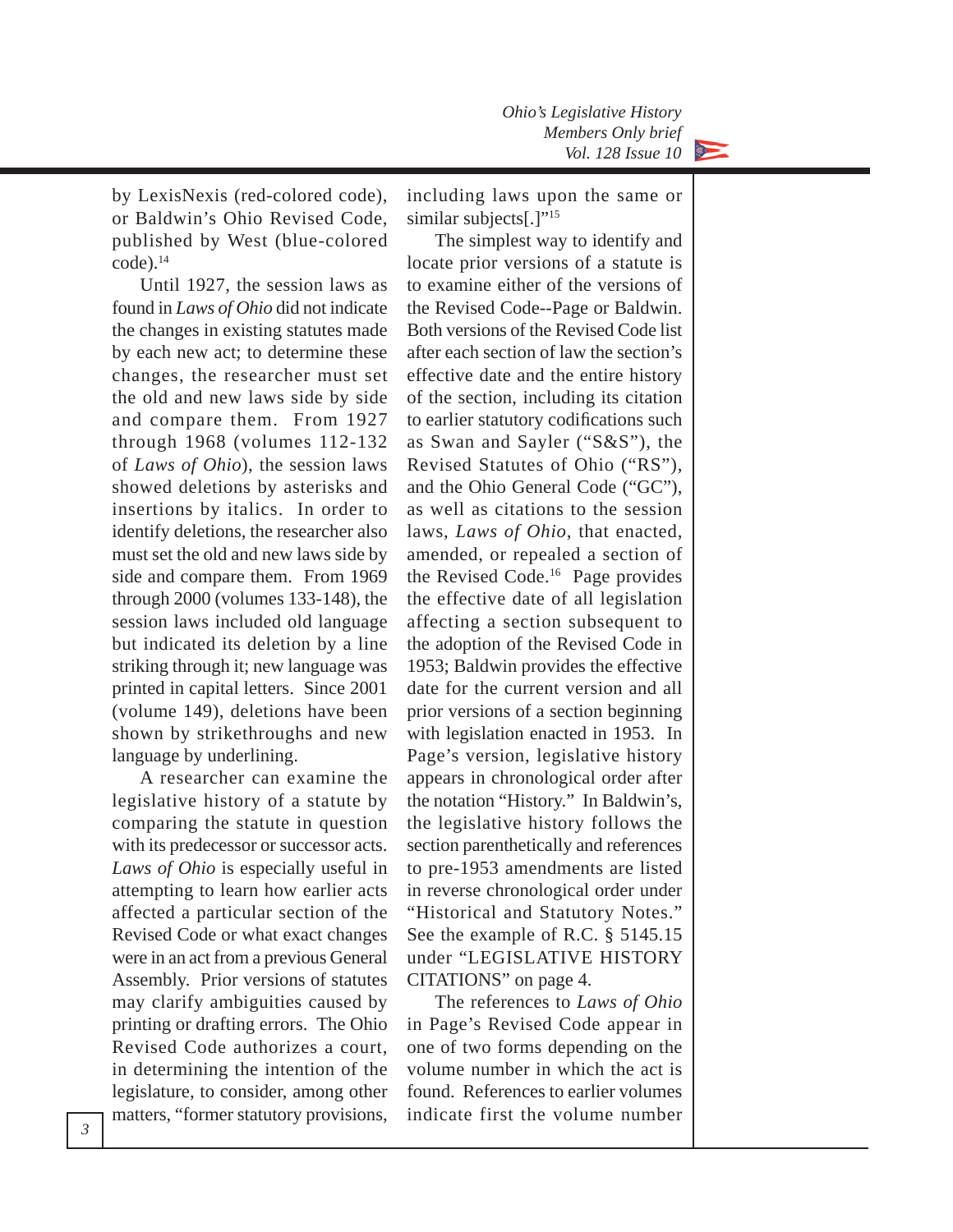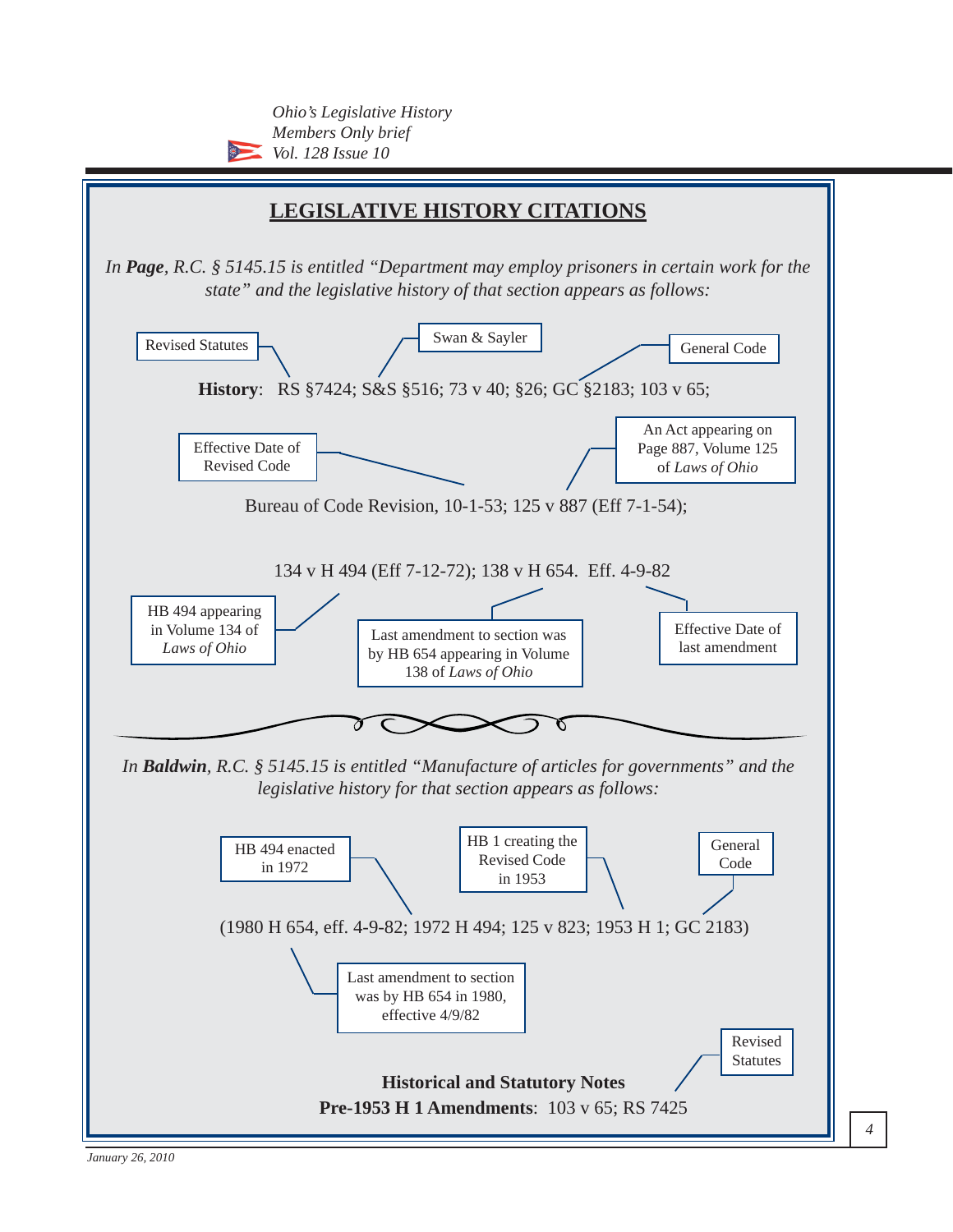

along with the symbol "v" and the page of the volume on which the act begins ("125 v 887"). References to later and more recent volumes indicate the volume number followed by the bill number of the act ("134 v H 494"). Baldwin provides the bill number as well in referencing *Laws of Ohio*; however, the reference in its version of the Revised Code indicates the year of enactment followed by the bill number ("1980 H 654"). The two years that comprise a particular legislative session or General Assembly are listed on the side of each volume of *Laws of Ohio*. See "*Laws of Ohio* Volume Number/General Assembly/ Enactment Year Conversion Chart" in Appendix B for a breakdown of years and equivalent General Assemblies and *Laws of Ohio* volume numbers; see also Appendix C for an example of the spine of a volume of *Laws of Ohio* and the first page of H.B. 143 as contained in that volume. Once the correct volume has been determined, a researcher can find the act that affected the particular section of law by paging through the particular *Laws of Ohio* volume. Each volume of *Laws of Ohio* contains an index of acts contained in the volume.

A person should exercise caution when researching citations to session laws of the text of a particular statute through either of the versions of the Revised Code. The two private publishers provide citations to the session laws that enacted or amended a Revised Code section as an editorial service to their customers, and the

citations may not be accurate. If the language of an enrolled act deposited with the Secretary of State conflicts with the language of any subsequent printing or reprinting of a statute, whether printed in either of the Revised Code versions or in *Laws of Ohio*, the Ohio Revised Code provides that the language of the enrolled act prevails.<sup>17</sup> Since Ohio does not publish an "official" version of the Revised Code, the enrolled acts filed with the Secretary of State are the actual statutory law of Ohio. Nevertheless, the copies of the enrolled acts found in *Laws of Ohio* probably are the best source of evidence of this law, followed by either of the two privately published versions of the Revised Code.

All bills that are introduced are posted on the General Assembly's web site (www.legislature.state.oh.us). As action is taken on a bill (report by a committee, passage by the House or Senate, enrollment), the latest version of the bill appears along with prior versions. The enrolled acts of any particular General Assembly, to the extent that they are not vetoed in whole or in part, constitute the session laws of that General Assembly. To determine whether the Governor has vetoed an enrolled act, one may consult the Bulletin (see page 8) or the Status Report of Legislation (see page 13) for the appropriate General Assembly. The web site's archives go back to the 122nd General Assembly (1997-1998). All versions of the posted legislation are unofficial.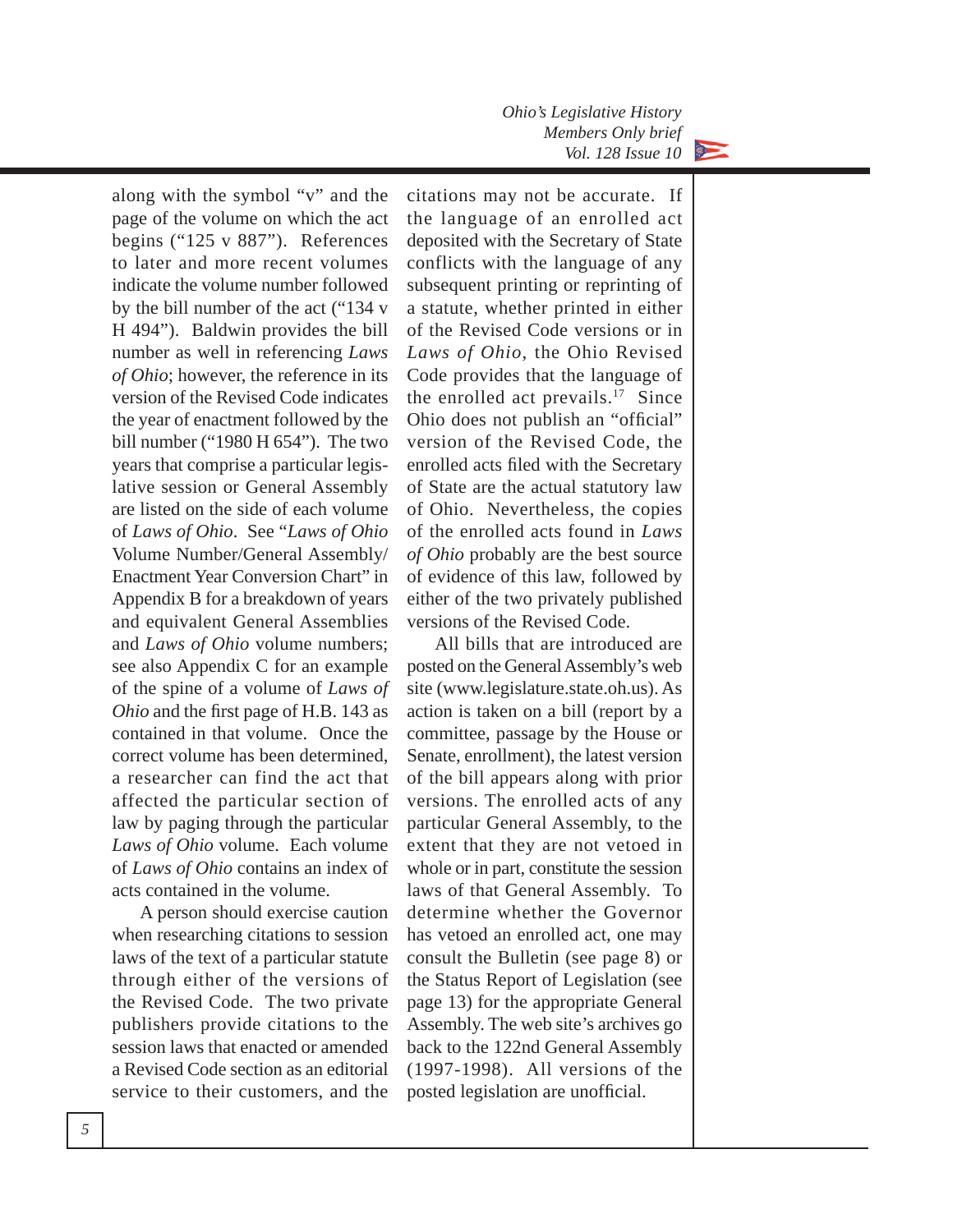> Both LexisNexis and West offer subscribers to their electronic services access to the session laws. A user can get to the session laws that enacted or amended a section of the Revised Code through links in the notes following the text of the section. Each company uses its own conventions for indicating changes in the text. The LexisNexis session law archives go back to 1991, West to 1988. In both cases, the session laws are unofficial.

### *Journals of the House of Representatives and the Senate*

The House and Senate *Journals* are the official printed records of the activities of the respective houses. The respective Clerk's offices print

procedural actions taken on bills: introductions, referrals to and reports by committees,<sup>18</sup> floor motions, and votes. The journals list the sponsors and titles of bills, but do not contain the full text of legislation nor any debate transcript for a particular bill. Journals, however, do furnish the texts of amendments recommended by a reporting committee (unless the committee incorporates the amendments into a substitute bill) as well as the text of floor amendments offered during the consideration of a bill. The journals show the texts of both of these types of amendments with deletions to existing material indicated by strikethroughs and insertions indicated by underlining.19 They also show the vote of each member on committee and conference committee

| Legislative<br><b>History</b><br><b>Source</b> | <b>Information</b><br><b>Contained in</b><br><b>Source</b>                                                                                                                                    | <b>Usefulness of</b><br><b>Source</b><br><b>Information</b>                                                                                     | Legal<br><b>Significance</b>                                                                                                                                                       |
|------------------------------------------------|-----------------------------------------------------------------------------------------------------------------------------------------------------------------------------------------------|-------------------------------------------------------------------------------------------------------------------------------------------------|------------------------------------------------------------------------------------------------------------------------------------------------------------------------------------|
| Senate &<br>House Journals                     | The "minutes"<br>of both houses,<br>which record<br>procedural<br>actions<br>taken on bill:<br>introductions,<br>referrals to<br>and reports by<br>committees,<br>floor motions,<br>and votes | Shows the<br>text of floor<br>amendments<br>and committee<br>reports (unless<br>amendments<br>are<br>incorporated<br>into a<br>substitute bill) | Official record<br>of legislative<br>action of<br>General<br>Assembly;<br>significant in<br>determining<br>compliance<br>with enactment<br>requirements<br>of Ohio<br>Constitution |

the journals on the day following each session day and post them on the General Assembly's web site. The journals are like the "minutes" of each house in that they record only reports, emergency clauses, floor motions, appointments, and third consideration.20 See Appendix D for an example of the cover and a page from the Senate *Journal*.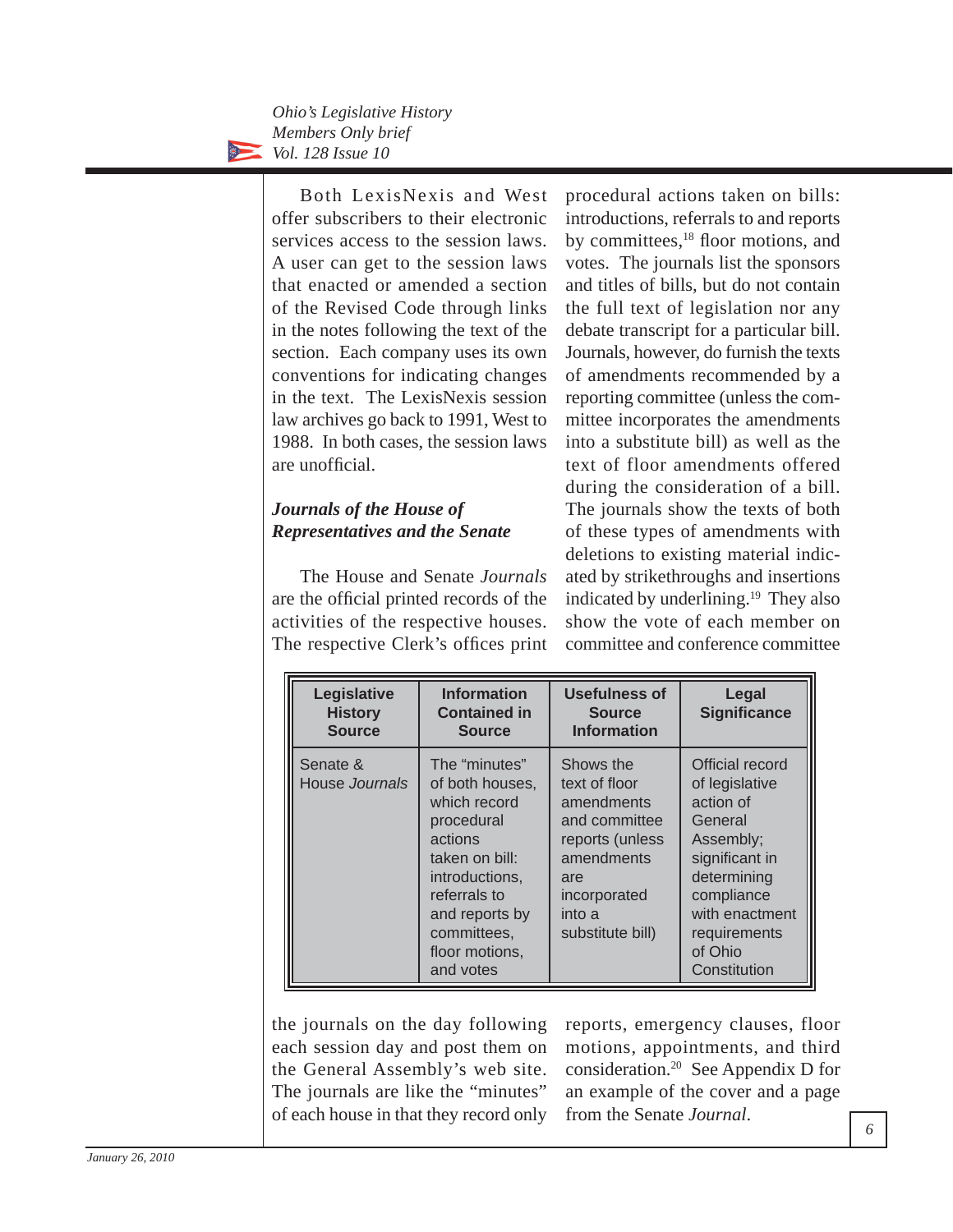

Ohio courts have given great weight to the journals as a source of legislative history.<sup>21</sup> In 1841, the Ohio Supreme Court called journals the most "satisfactory" record of legislative action of the General Assembly.22 Similarly, although the journals cannot be used to impeach the text of an act, $^{23}$  they are significant in determining compliance with the requirements of the Ohio Constitution pertaining to the enactment of legislation.24 They also serve as an excellent source of legislative information regarding the full text of floor amendments and committee and conference committee reports on a bill.

#### *Declarations of legislative intent*

Sometimes, the legislature will amend or enact sections of law in response to judicial decisions and will legislatively declare through uncodified sections of  $law<sup>25</sup>$  its intent in doing so. These uncodified sections of law can be important sources of information on the intent or rationale behind the enactment of a statute. For example, Section 7 of Am. Sub. S.B. 20 of the 120th General Assembly provides:

> It is the intent of the General Assembly in amending division (A)(2) of section 3937.18 of the Revised Code to supersede the effect of holding of the Ohio Supreme Court in the October 1, 1993 decision in Savoie v. Grange Mut. Ins. Co. (1993), 67 Ohio St.3d 500, relative to the application of underinsured motorist coverage in those situations involving accidents where the tortfeasor's bodily injury liability limits are greater than or equal to the limits of the underinsured motorist coverage.

Uncodified law may also include declarations that are intended to clarify the General Assembly's intent without regard to judicial decisions. For example, Section 9 of Am. Sub. H.B. 516 of the 125th General Assembly states that "[i]t

| Legislative<br><b>History</b><br><b>Source</b> | <b>Information</b><br><b>Contained in</b><br><b>Source</b>                                                                                  | <b>Usefulness of</b><br><b>Source</b><br><b>Information</b>                         | Legal<br><b>Significance</b>                                                                                                                                           |
|------------------------------------------------|---------------------------------------------------------------------------------------------------------------------------------------------|-------------------------------------------------------------------------------------|------------------------------------------------------------------------------------------------------------------------------------------------------------------------|
| Legislatively<br>declared intent<br>statements | Intent<br>statements of<br>the legislature<br>in enacting<br>a statute or<br>addressing<br>a court<br>interpretation of<br>a section of law | <b>Expressly helps</b><br>determine<br>legislative<br>intent behind<br>an enactment | <b>Statements</b><br>may indicate<br>intent to<br>supersede<br>or refute the<br>holding of a<br>court case and<br>be binding on<br>any future court<br>interpretations |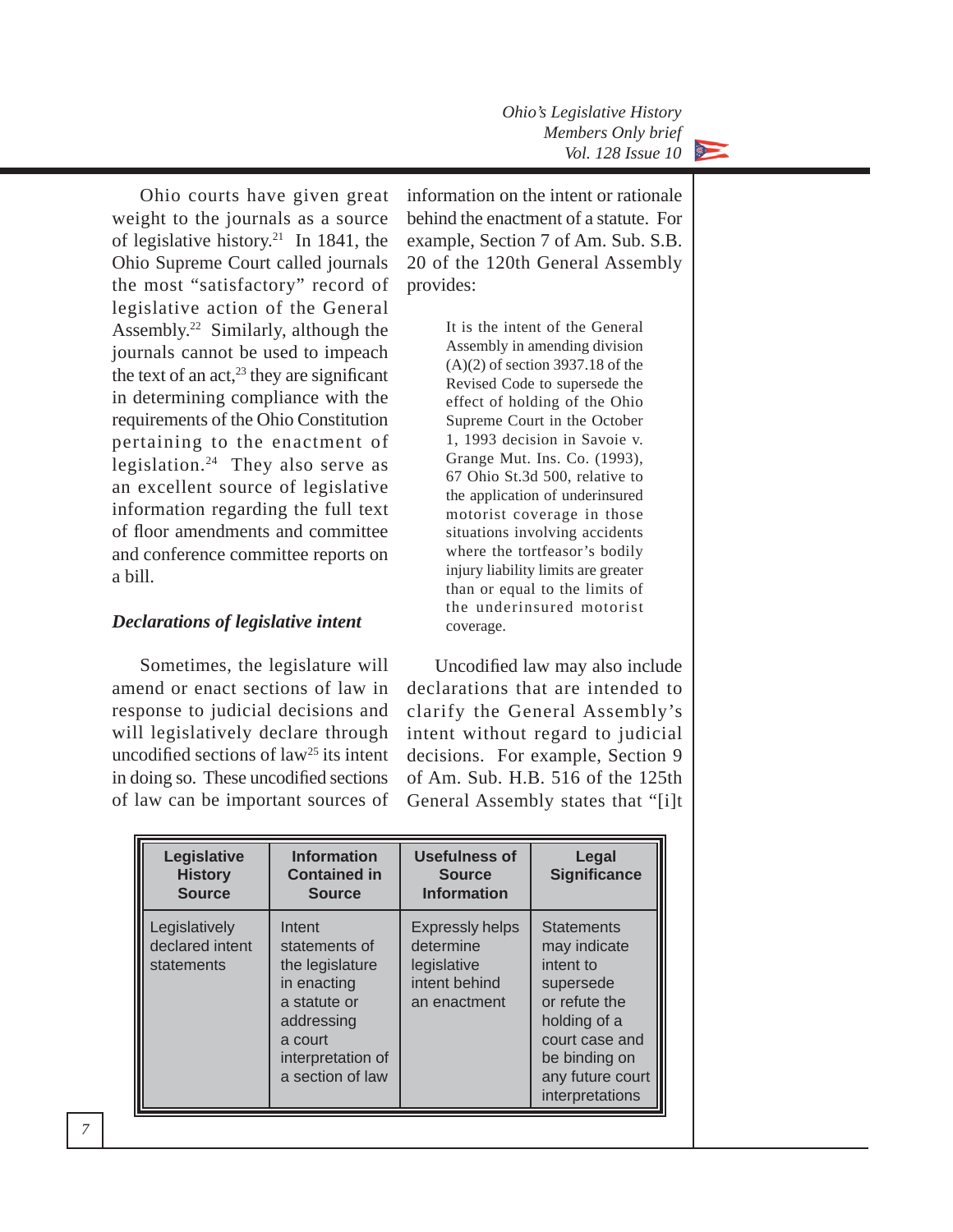> is in part the intent of the General Assembly in enacting this act to implement the report of the Sunset Review Committee that was created by Sub. H.B. 548 of the 123rd General Assembly" and to continue in existence several named entities.

> Both Page and Baldwin print selected provisions of uncodified law under related Revised Code sections.26 *Laws of Ohio* reproduces all sections of uncodified law contained in an act.

> Statements of legislative intent may also be found in the Revised Code. R.C. 1315.30, for instance, declares that "[b]y the enactment of sections 1315.21 to 1315.30 of the Revised Code, it is the intent

If a "lawmaking body declares its own intention in the enactment of a particular law . . . it is within the exercise of its legislative power, and its construction of its language should be followed."27

#### *Bulletin of the General Assembly*

The *Bulletin* of the General Assembly is a useful tool in identifying the content and history of each bill introduced in either house. It provides the title and a progress report on each bill. The *Bulletin* lists the bills in numerical order and also includes a subject matter index of all bills to assist in locating legislation related to a specific topic. Each entry includes

| Legislative<br><b>History</b><br><b>Source</b> | <b>Information</b><br><b>Contained in</b><br><b>Source</b>                                                              | <b>Usefulness of</b><br><b>Source</b><br><b>Information</b>                                                                                         | Legal<br><b>Significance</b>                                                                                                                                                                                                       |
|------------------------------------------------|-------------------------------------------------------------------------------------------------------------------------|-----------------------------------------------------------------------------------------------------------------------------------------------------|------------------------------------------------------------------------------------------------------------------------------------------------------------------------------------------------------------------------------------|
| <b>Bulletin</b>                                | Provides the<br>title and actions<br>taken on every<br>bill introduced<br>in either house<br>of the General<br>Assembly | Provides date<br>of action for<br>every action<br>taken on a<br>bill and a<br>citation to the<br>relevant page<br>in the House or<br>Senate Journal | Significant in<br>checking internal<br>legislative history<br>of an act including<br>determining<br>compliance<br>with enactment<br>requirements of<br><b>Ohio Constitution</b><br>and legislative<br>intent based on the<br>title |

of the general assembly to preempt municipal corporations and other political subdivisions from the regulation and licensing of checkcashing businesses."

the names of the sponsors, the title of the bill, the committees to which the bill has been referred, and the actions taken in committee and on the floor of each house in which the bill is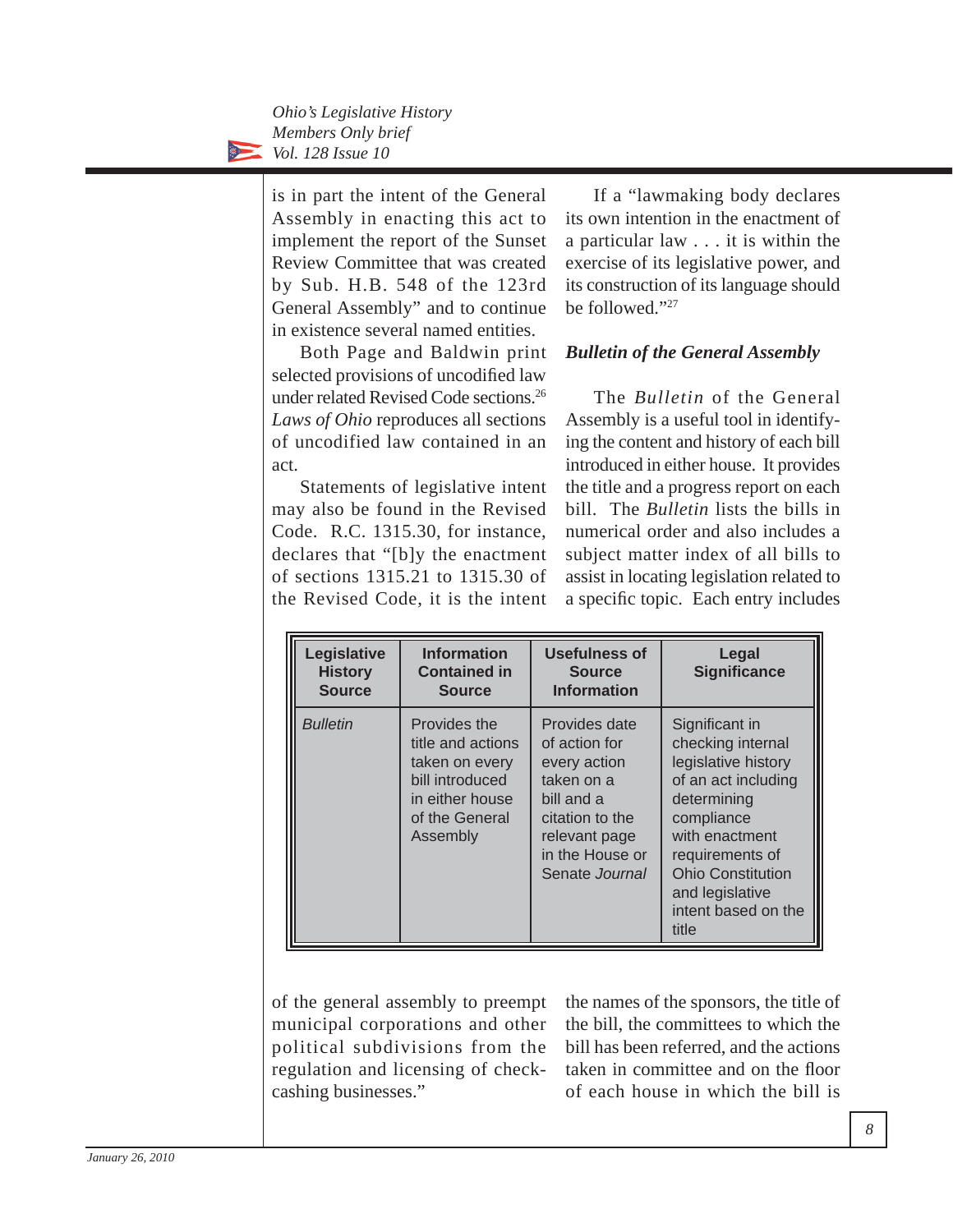

considered. Each entry also shows whether a bill has been amended, substituted for, or vetoed and whether an emergency clause has been added. If the bill has passed, the *Bulletin* will show the vote in each house and the effective date. For every action taken, the *Bulletin* gives the date of the action and a citation to the relevant page in the House or Senate *Journal*. The *Bulletin* also includes tables of the Ohio Constitution and Revised Code sections affected by all bills and by enacted bills, as well as lists of bills introduced by House and Senate sponsors. However, the *Bulletin* may

*Digest of Enactments (replaced Summary of Enactments published through 1994)*

The Ohio Legislative Service Commission (LSC) publishes a *Digest of Enactments* twice during the biennial term of a General Assembly. Each *Digest* provides a synopsis of all bills that have been enacted since the publication of the preceding *Digest*. The entries are organized by subject area. Each entry notes the bill number, sponsors, and effective date of the act. Beginning with the 124th (2001-2002) General Assembly, the

| Legislative<br><b>History</b><br><b>Source</b> | <b>Information</b><br><b>Contained in</b><br><b>Source</b>                                                  | <b>Usefulness of</b><br><b>Source</b><br><b>Information</b>                                                                                                                                                              | Legal<br><b>Significance</b>                                                        |
|------------------------------------------------|-------------------------------------------------------------------------------------------------------------|--------------------------------------------------------------------------------------------------------------------------------------------------------------------------------------------------------------------------|-------------------------------------------------------------------------------------|
| Digest of<br><b>Enactments</b>                 | Summarizes all<br>bills that have<br>been enacted<br>since the<br>publication of<br>the preceding<br>Digest | For each act, notes<br>the bill number,<br>sponsors, and<br>effective date of,<br>and the sections of<br>the Revised Code<br>enacted, amended,<br>or repealed by, the<br>act along with a<br>short summary of<br>the act | Indicates the<br>general purpose<br>and effect of an<br>act's various<br>provisions |

not update a bill's title if the title has been amended during the legislative process. A *Bulletin* is published at the end of each General Assembly. Between these publications, the LSC Status Report of Legislation (more fully explained below) provides much of the information later published in the *Bulletin*. See Appendix E for an example of a page from the *Bulletin*.

*Digests* include tables showing the sections of the Revised Code enacted, amended, or repealed by each act. Before then, this information was given in the individual entry for each bill. The body of each entry is a short summary of the act, usually indicating the general purpose and effect of the act's various provisions. The entries in a *Digest* are based on final analyses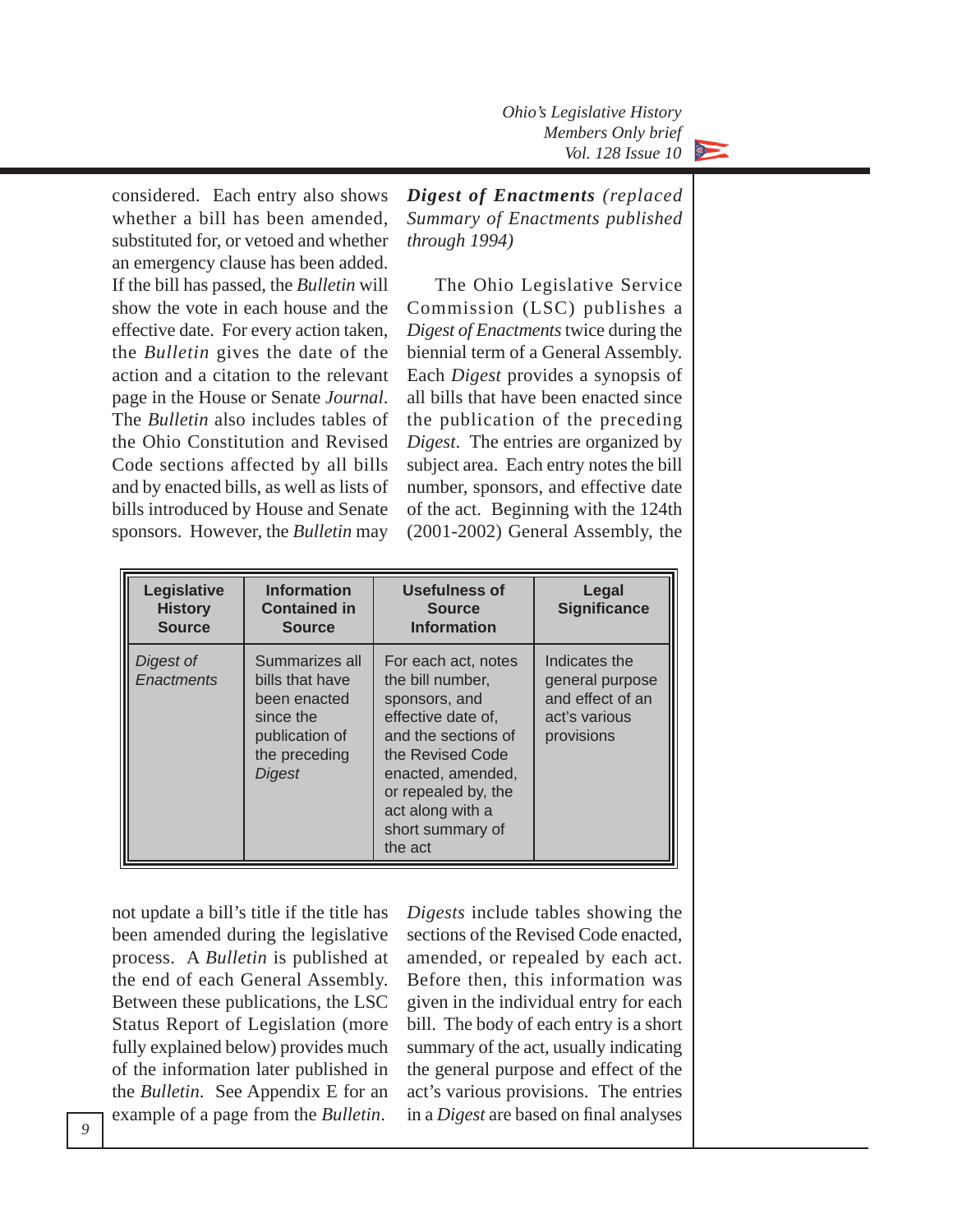> prepared by LSC staff after a bill is enacted. Final Analyses, in turn, are based on bill analyses (explained below) prepared earlier for legislative committees and floor sessions by LSC staff members. The Ohio Supreme Court several times has cited entries from the *Digest* or its predecessor, the *Summary of Enactments*, as evidence of legislative intent.28 See Appendix F for an example of a page from the *Digest*.

#### *Bill analyses*

A bill analysis is a detailed narrative description of a bill that indicates differences between the bill and existing law and may point out problems with the bill, such as internal inconsistencies or possible

LSC updates a bill analysis for floor sessions and committee hearings as the bill moves through the legislative process. Each analysis contains (1) a heading consisting of the bill number, the version of the bill being analyzed, and the bill's sponsors, (2) brief statements summarizing the bill in the form of dot points, (3) a content and operation section that describes the bill in much greater detail, and  $(4)$ the bill's legislative history in terms of actions taken during the legislative process.

An analysis is easier to understand than the bill itself because it is written in narrative style and organized by topic. Bill analyses do not present arguments for or against a bill or discuss any political implications of passing or defeating a

| Legislative<br><b>History</b><br><b>Source</b> | <b>Information</b><br><b>Contained in</b><br><b>Source</b> | <b>Usefulness of</b><br><b>Source</b><br><b>Information</b>                                                                                                                                  | Legal<br><b>Significance</b>                                               |
|------------------------------------------------|------------------------------------------------------------|----------------------------------------------------------------------------------------------------------------------------------------------------------------------------------------------|----------------------------------------------------------------------------|
| <b>Bill Analysis</b>                           | Detailed<br>narrative<br>description of<br>a bill          | Indicates changes<br>to existing law a<br>bill is proposing<br>to make and may<br>point out problems<br>with the bill; lists<br>actions taken on<br>a bill during the<br>legislative process | <b>Describes</b><br>in detail the<br>content and<br>operation of a<br>bill |

constitutional problems. Typically, the LSC first prepares an analysis when a bill is referred to a committee, although individual members of the General Assembly may request special analyses before then. The

bill. However, because they contain an impartial and nonpartisan description of a bill's contents, they are useful in understanding a bill. The Ohio Supreme Court has stated that although analyses are not controlling,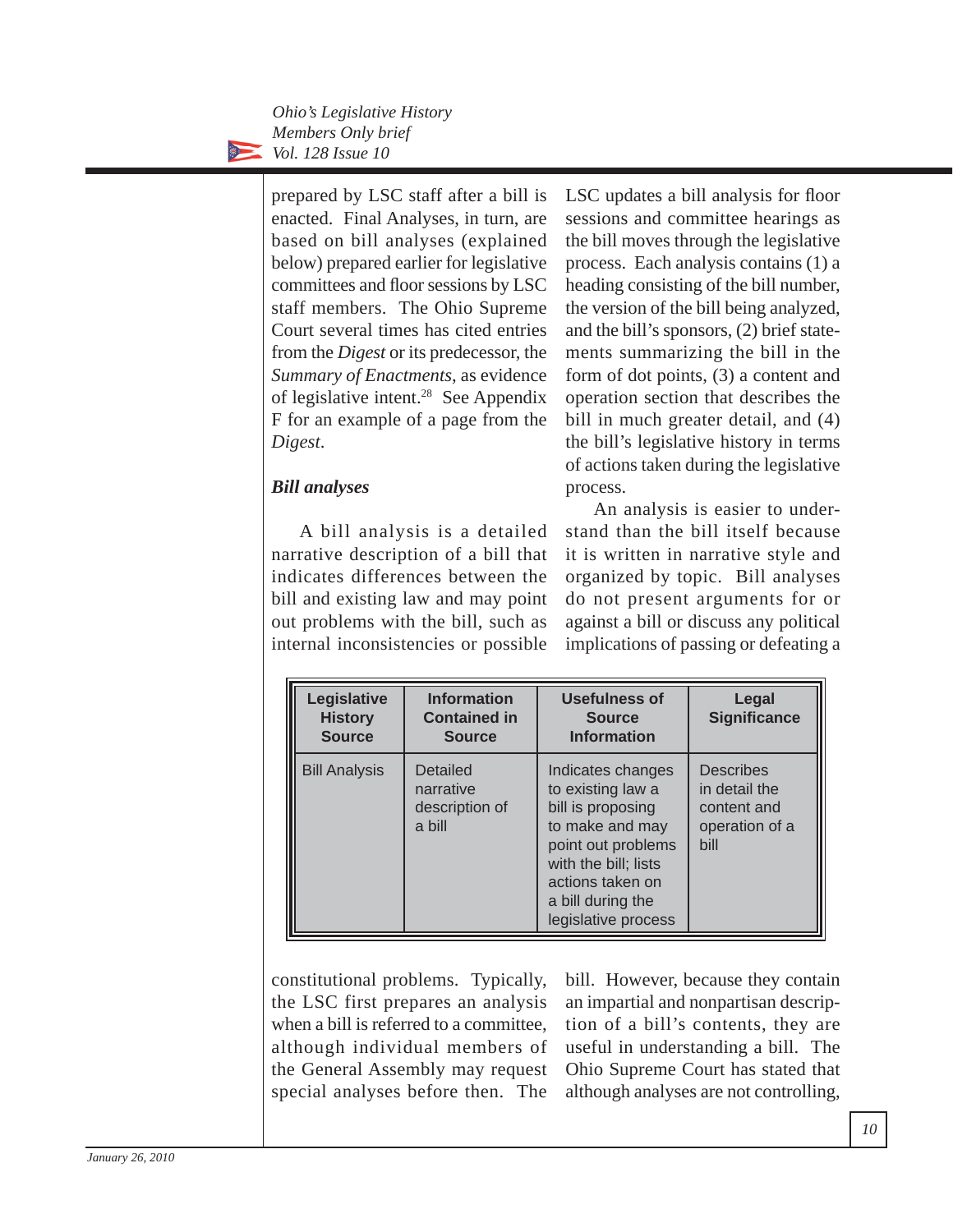

"we may refer to them when we find them helpful and objective."29 See Appendix G for an example of the first page from a bill analysis.

#### *Fiscal notes & local impact statements*

A fiscal note and local impact statement provide impartial fiscal information concerning the likely monetary impact of a bill on state and local government operations.30

possible of the net additional cost, if any, of a bill to school districts, counties, townships, or municipal corporations from any new or expanded program or service that these political subdivisions would be required to perform or administer under the bill. LSC prepares a local impact statement for any bill that is introduced and referred to committee and that could result in a net additional cost to these political subdivisions. As a matter of practice, LSC prepares the

| Legislative<br><b>History</b><br><b>Source</b> | <b>Information</b><br><b>Contained in</b><br><b>Source</b>                                              | <b>Usefulness of</b><br><b>Source</b><br><b>Information</b>                 | Legal<br><b>Significance</b>                                        |
|------------------------------------------------|---------------------------------------------------------------------------------------------------------|-----------------------------------------------------------------------------|---------------------------------------------------------------------|
| Fiscal note &<br>local impact<br>statement     | Detailed fiscal<br>analysis of<br>likely monetary<br>impact of bill on<br>state and local<br>government | Indicates likely<br>revenue or<br>expenditure<br>implications for<br>a bill | <b>Estimates fiscal</b><br>rather than<br>legal impact of<br>a bill |

The fiscal note provides an estimate of a bill's revenue or expenditure implications for the state. It includes an estimate of the amount by which the bill would increase or decrease state revenues or expenditures and any other information considered necessary to explain the effect of the bill. The LSC fiscal staff first prepares a fiscal note prior to a vote on a bill in the first committee and updates it for a floor vote in the first house and further updates it before any committee and floor votes in the second house.

A local impact statement provides the most accurate dollar estimate fiscal note and local impact statement for a particular bill together in one document. See Appendix H for an example of the first and second pages of a combined fiscal note and local impact statement.

#### *Synopses*

LSC prepares three different types of synopses--committee amendment synopses, substitute bill comparative synopses, and conference committee synopses. These are highly specialized documents prepared by LSC staff members at certain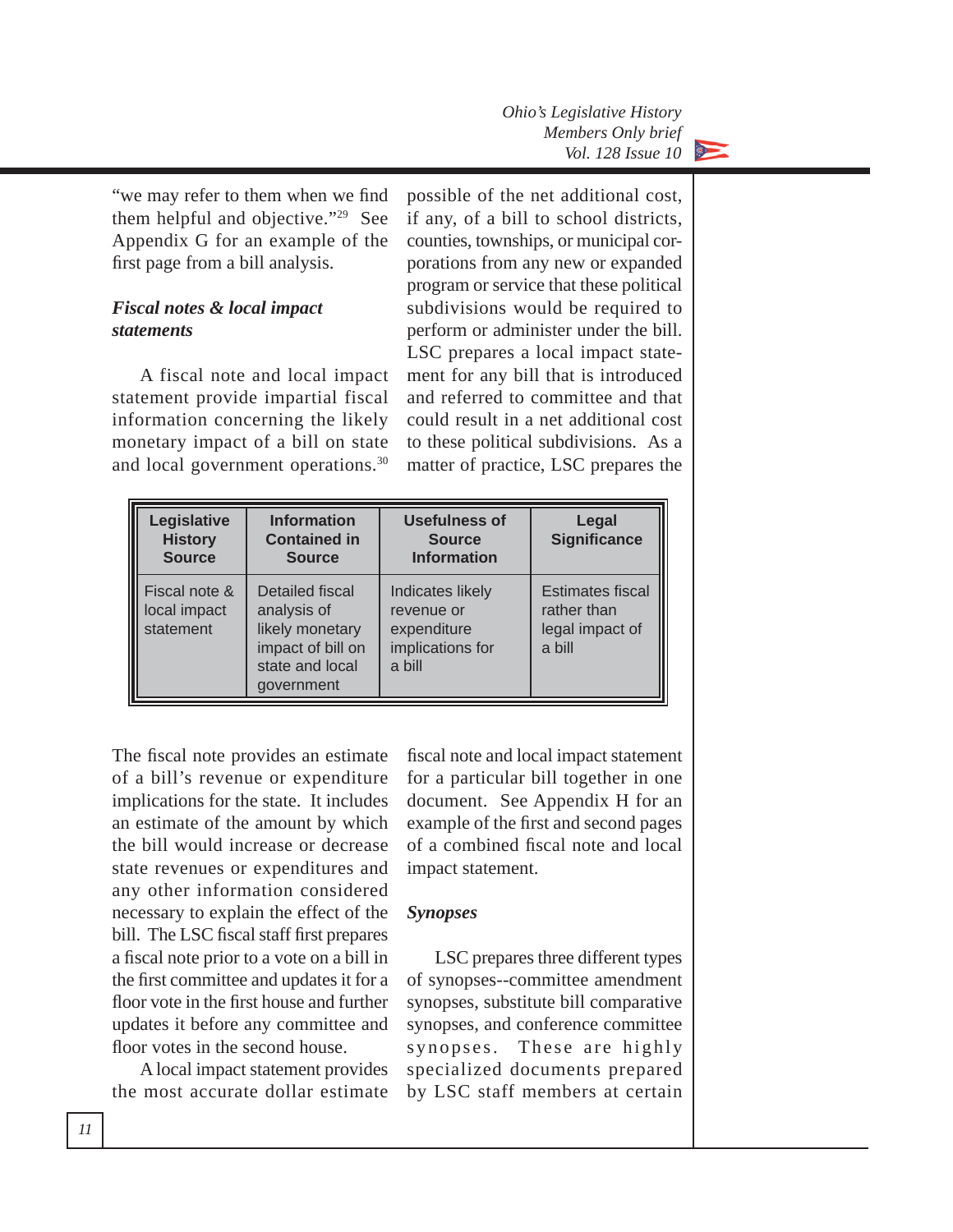$\sum$ 

| Legislative<br><b>History</b><br><b>Source</b> | <b>Information</b><br><b>Contained in</b><br><b>Source</b>                                                                                                                       | <b>Usefulness of</b><br><b>Source</b><br><b>Information</b>                                                                                                                           | Legal<br><b>Significance</b>                                                                                 |
|------------------------------------------------|----------------------------------------------------------------------------------------------------------------------------------------------------------------------------------|---------------------------------------------------------------------------------------------------------------------------------------------------------------------------------------|--------------------------------------------------------------------------------------------------------------|
| Synopsis of<br>committee<br>amendments         | Contains a brief<br>description of<br>substantive<br>amendments<br>adopted by<br>a legislative<br>committee in the<br>second house                                               | Provides a quick<br>reference and<br>summary of<br>amendments by a<br><b>House or Senate</b><br>committee                                                                             | All synopses<br>serve as a<br>source of<br>legislative<br>intent behind<br>committee<br>changes to a<br>bill |
| Substitute bill<br>comparative<br>synopsis     | Contains a brief<br>description of<br>the substantive<br>differences between<br>a substitute bill<br>adopted by a House<br>committee and the<br>preceding version of<br>the bill | Provides a quick<br>reference and<br>summary of<br>changes appearing<br>in a substitute bill<br>Prepared only for<br>the House                                                        |                                                                                                              |
| Conference<br>committee<br>synopsis            | Contains a<br>description of the<br>recommendations<br>of a conference<br>committee                                                                                              | Provides a quick<br>reference and<br>summary of<br>recommendations<br>made by a<br>conference<br>committee<br>Required only for<br>the House but also<br>distributed to the<br>Senate |                                                                                                              |

stages of the legislative process in accordance with mandates to LSC contained in the Rules of the House of Representatives and the Senate. Committee amendment synopses are prepared for both the Senate and the House of Representatives;<sup>31</sup> substitute bill comparative synopses and conference committee synopses are prepared only for the House of Representatives, as the Senate

has not similarly mandated their preparation.32 However, conference committee synopses are routinely distributed to the Senate.

A committee amendment synopsis is a brief descriptive document that summarizes any substantive amendments adopted by a legislative standing committee hearing a bill in the second house. It is made available to each member of the first house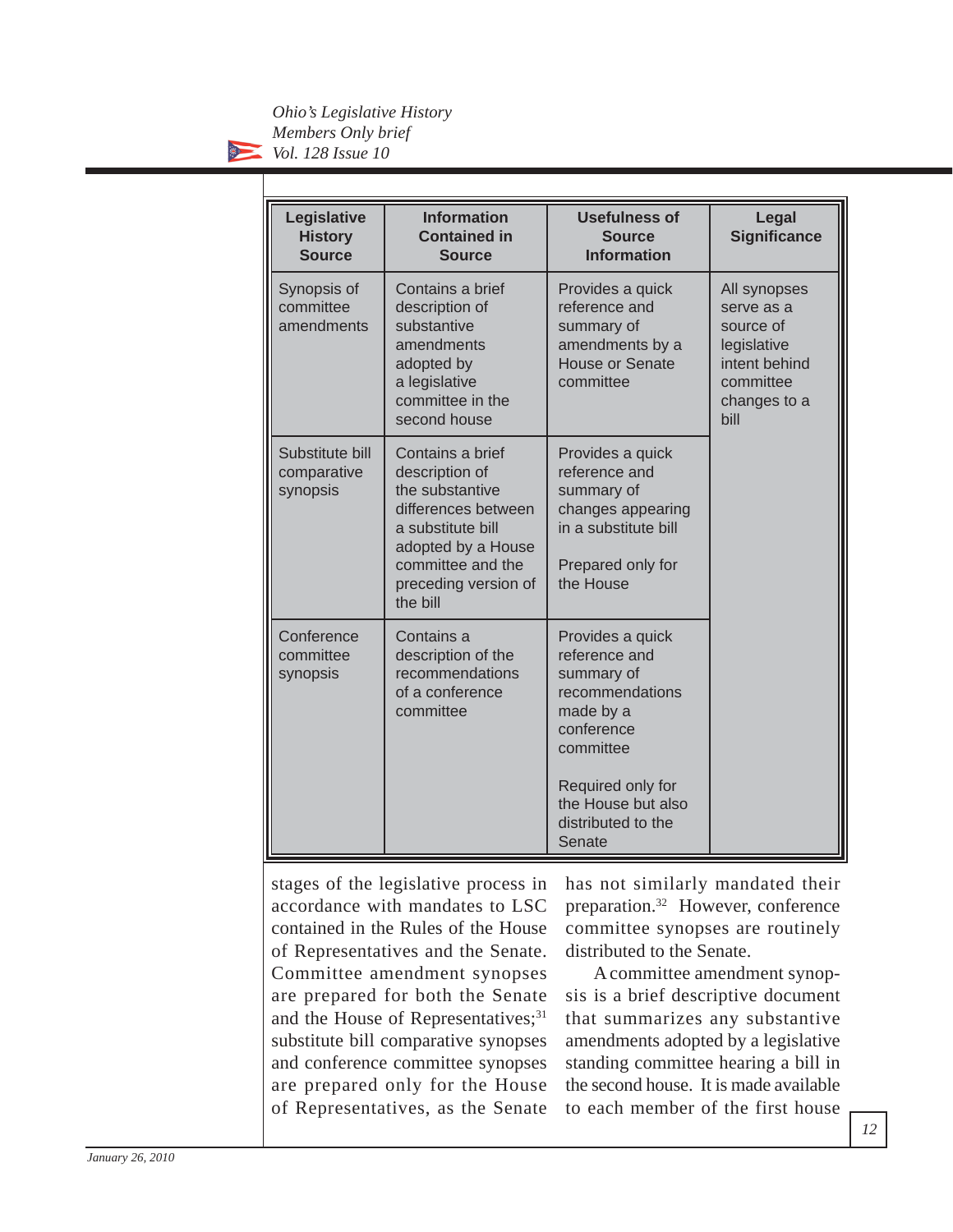

when that house votes on the question of concurrence in the second house's amendments. The synopsis does not present a detailed explanation of the amendments nor does it contain a description of any floor amendments adopted subsequent to the committee report that could have modified or even negated committee action on the bill.

The second type of synopsis is the substitute bill comparative synopsis. LSC prepares these synopses when a substitute bill is accepted by a House committee or subcommittee for consideration.

votes on a conference committee report, unless otherwise ordered by a majority of the House members, LSC prepares a synopsis summarizing the recommendations of the conference committee report. See Appendices I, J, and K for examples of synopses.

#### *LSC Status Report of Legislation*

The LSC publishes its Status Report of Legislation, formerly called the Status Sheet, in paper format once a week while the legislature is in session and less often during non-session periods. LSC updates

| Legislative<br><b>History</b><br><b>Source</b> | <b>Information</b><br><b>Contained in</b><br><b>Source</b>                                                                                | <b>Usefulness of</b><br><b>Source</b><br><b>Information</b>                                                                                         | Legal<br><b>Significance</b>                                               |
|------------------------------------------------|-------------------------------------------------------------------------------------------------------------------------------------------|-----------------------------------------------------------------------------------------------------------------------------------------------------|----------------------------------------------------------------------------|
| <b>LSC Status</b><br>Report of<br>Legislation  | Provides<br>actions and<br>date of those<br>actions taken<br>on every bill<br>introduced in<br>either house<br>of the General<br>Assembly | Provides current<br>information on<br>legislative actions<br>taken on every<br>bill introduced in<br>either house of the<br><b>General Assembly</b> | Significant<br>in checking<br>internal<br>legislative<br>history of an act |

The synopsis briefly summarizes each substantive difference between the substitute bill and the preceding version of the bill. Similarly, the LSC fiscal note includes a synopsis that summarizes the difference in fiscal impact between the substitute bill and the preceding version of the bill.

The conference committee synopsis is the third type of synopsis. Before the House of Representatives

the Status Report daily for purposes of presentation of its information on the LSC web site. The Status Report lists for each bill the bill number and primary sponsor or sponsors, gives the date of any House and Senate action, and provides a brief subject matter description of and certain other pertinent information. The Status Report is useful in determining where a particular piece of legislation is in the legislative process. Also, by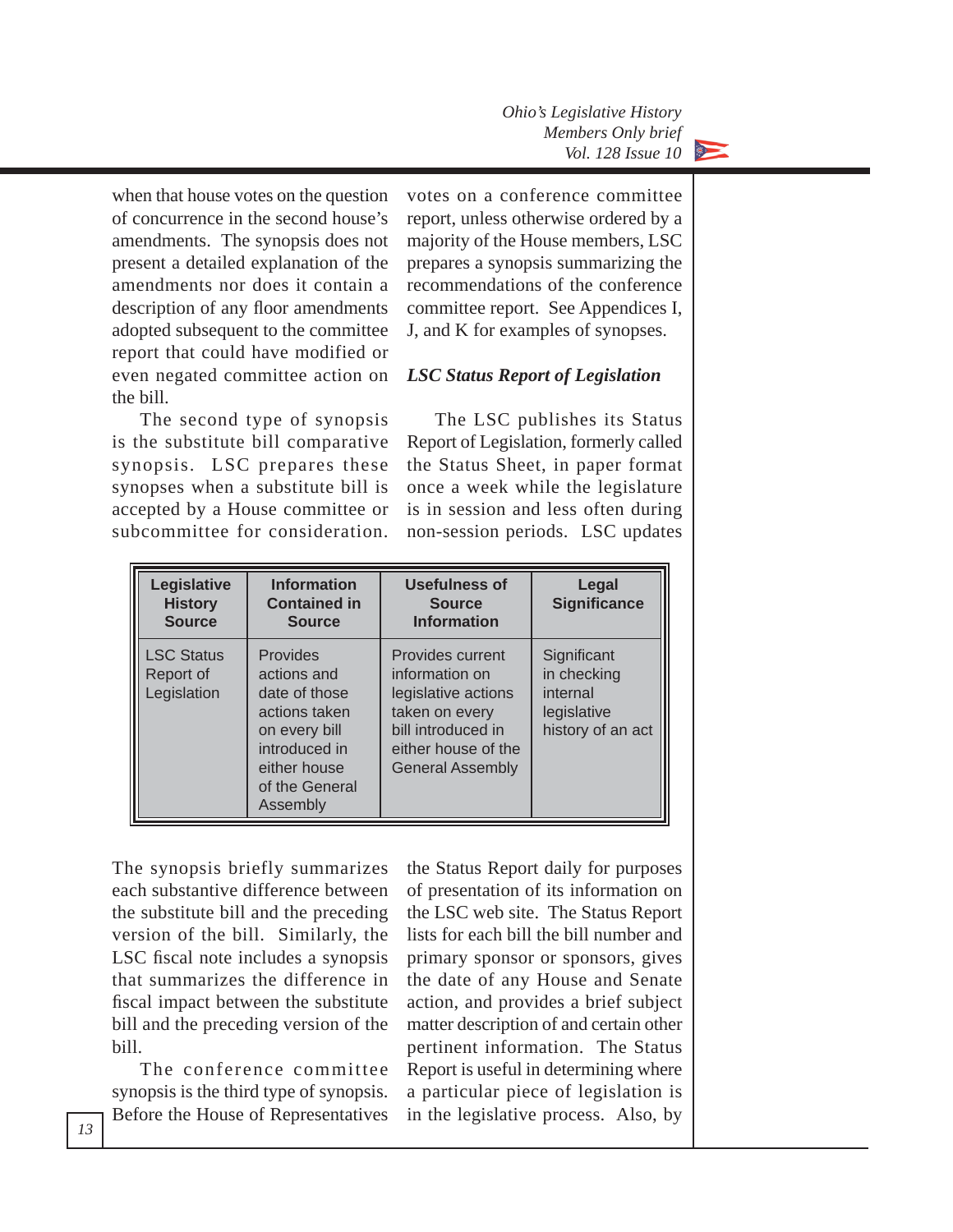determining the date of any legislative action with respect to a bill in the Status Report, one then can go to the House or Senate *Journal* for that date to find some additional information relevant to that action. See Appendix L for an example of a page from the LSC Status Report.

### *LSC bill fi les*

The LSC Library staff preserves the bill files of all Ohio bills in a combination of microform and digital formats. A bill file typically includes various versions of the bill, billrelated documents such as analyses, synopses, and fiscal notes, and printed testimony distributed at committee hearings. The LSC Library provides copies of the microfilmed bill files for each General Assembly to the Ohio Historical Society several years after the end of that General Assembly.

#### *Committee notebooks*

Each legislative committee keeps a notebook with information pertaining to the committee's meetings. Notebooks typically include attendance sheets, records of votes, brief minutes, and printed testimony. The House and Senate clerks retain committee notebooks

for a time after the end of a General Assembly and then send them to the Ohio Historical Society.

#### *Reports from news media and legislative information services*

Newspapers, large-market television and radio stations, and specialized political information services report on legislative activities. Two specialized services, Gongwer's *Ohio Report* and Rotunda Inc.'s *Hannah Report*, provide a large amount of information on governmental affairs, including detailed coverage of legislative committee hearings and floor sessions. Both are available online to subscribers.

#### *Video archives of fl oor sessions*

Floor sessions of the House and Senate, which include debates on bills and resolutions on which the full house is scheduled to vote, are shown live online by the Ohio Channel, a service of Ohio Government Telecommunications and Ohio's public broadcasting stations (www. ohiochannel.org). The Ohio Channel maintains video archives of all floor sessions beginning with the 122nd (1997-1998) General Assembly.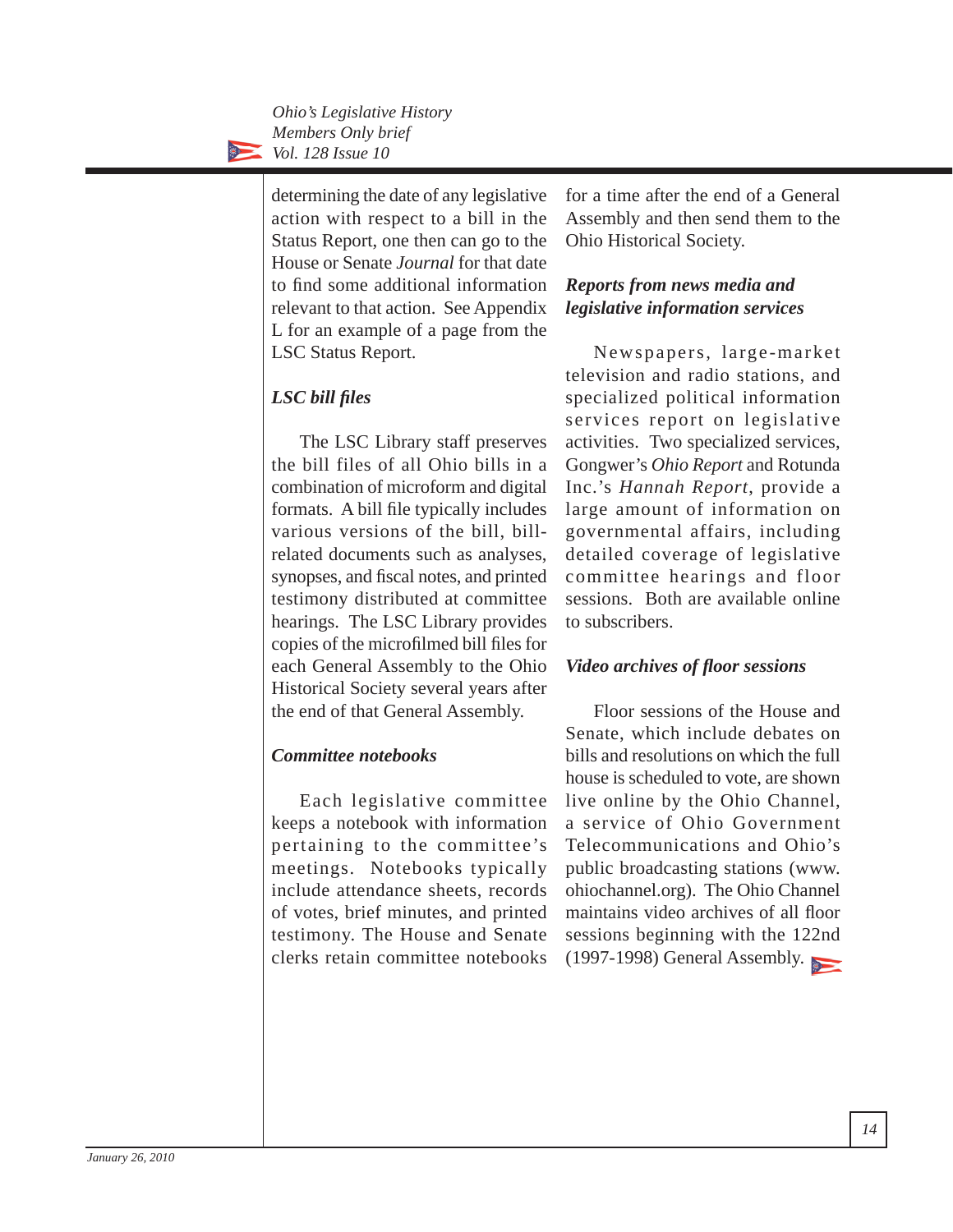

# *Citations*

<sup>1</sup> This guide supersedes the version written in 1998 (Volume 122, Issue 5) by Mike Franczak, Eric Vendel, and Michael Griffaton. That version built on Information Bulletin 1985-1, *A Guide to Legislative History in Ohio*, which was prepared by David M. Gold (with Marcia A. Cooper as Editorial Associate) in February 1985.

<sup>2</sup> *State ex. rel. Francis v. Sours* (1944), 143 Ohio St. 120, 124.

 $^3$  R.C. 1.49.

<sup>4</sup> *Id.*

5 Arthur C. Wang, Comment, "Legislative History in Washington," 7 *University of Puget Sound Law Review* 571, n. 3 (1983-1984).

6 Black's Law Dictionary 919 (8th ed. 2004).

7 See, *e.g., Trustees v. White* (1891), 48 Ohio St. 577.

<sup>8</sup> *State v. Dickinson* (1971), 28 Ohio St.2d 65, 67.

<sup>9</sup> *Caldwell v. State* (1926), 115 Ohio St. 458, 466 (legislative intent can be "reflected in the action of the Legislature during the pendency of the bill, after its introduction, and before final passage."); see also *State ex. rel. Gareau v. Stillman* (1969), 18 Ohio St.2d 63; *State ex. rel. Shafer v. Ohio Turnpike Comm.* (1953), 159 Ohio St. 581.

<sup>10</sup> *Meeks v. Papadopulous* (1980), 62 Ohio St.2d 187, 191.

<sup>11</sup> *Thomas v. Sun Furniture Co.* (1978), 61 Ohio App.2d 78.

<sup>12</sup> R.C. 149.091.

<sup>13</sup> Laws that are of a general and permanent nature are codified in the Revised Code  $(R.C. 1.01)$ . R.C. 103.131 requires the LSC Director, as "codifier of the laws," to examine all laws of a "general and permanent nature" and to provide Revised Code section numbers "if there is no sectional numbering on the act or if such numbering is not in conformity with the Revised Code." Laws that are not of a general and permanent nature are not codified in the Revised Code; thus, they are termed uncodified law. For a discussion of uncodified law as a source of legislative history, see "*Declarations of legislative intent*" on page 7.

<sup>14</sup> *Laws of Ohio* also contains the title of an act. The title is not part of the substantive law and can never be employed to defeat the text of an act. See *Wachendorf v. Shaver* (1948), 149 Ohio St. 231, 243; *Commercial Credit Co. v. Schreyer* (1929), 120 Ohio St. 568, 574. However, "[w]hile the title is not part of the substantive law, it is proper to look to the title to ascertain the legislative purpose and intent." *Schreyer*, 120 Ohio St. at 574. An act's title is not offered in either of the two privately published versions of the Revised Code.

 $15$  R.C. 1.49(D).

<sup>16</sup> The title, chapter, and section headings as found in any edition of the Revised Code constitute no part of the law. R.C. 1.01. However, under the Revised Statutes and the General Code, code headings were regarded as parts of each statute and indicative of legislative intent. *Harris v. State* (1897), 57 Ohio St. 92; G.C. § 13765 (1910).

 $17$  R.C. 1.53.

<sup>18</sup> Unlike the detailed committee reports of Congress, in Ohio, the committee reports on bills contain only the text of amendments or substitute bills as passed by the committee along with the roll call vote of committee members for recommendation for passage of the bill to the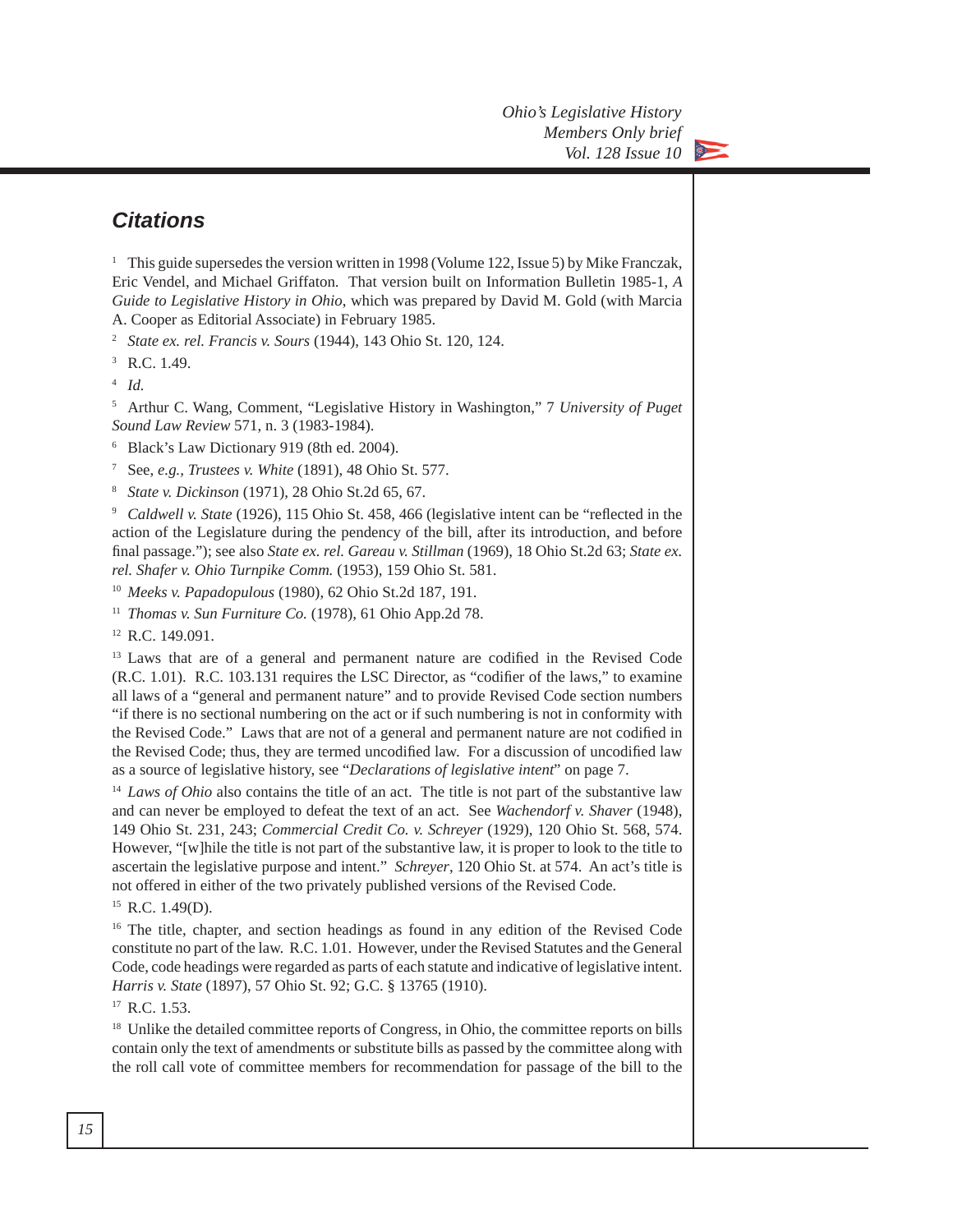#### house.

<sup>19</sup> Even when an amendment is set forth in the *Journals*, it often is difficult to ascertain the effect of the amendment solely by examining the text of the amendment. In Ohio legislative practice, bills are usually amended by "blind amendments." A "blind amendment" or "amendment by reference" is an amendment that shows strikethroughs and insertions by command only  $(e.g., "In line 100, after '(4)" insert '(a)'"),$  and does not present the text of the section being amended unless that section is being added to the bill under consideration. To fully understand the impact of an amendment, a researcher must have the correct version of the bill being amended in addition to the text of the actual amendment.

<sup>20</sup> The Ohio Constitution requires that every bill be considered by each house on three different days unless two-thirds of the members of the house considering the bill vote to suspend the rules. (Ohio Constitution Article II, Section 15.) Unless concurrence is required due to changes made by the second house, third consideration would constitute a final vote in the Senate or House of Representatives for a particular bill.

21 See, *e.g.*, *State ex. rel. Shafer v. Ohio Turnpike Comm.* (1953), 159 Ohio St. 581; *Toledo v. Pub. Util. Comm.* (1939), 135 Ohio St. 57; *State ex. rel. Fosdick v. Perrysburg* (1863), 14 Ohio St. 472.

<sup>22</sup> *State ex. rel. Peters v. McCollister* (1841), 11 Ohio 46, 56.

23 See *Ritzman v. Campbell* (1915), 93 Ohio St. 246, 263 (an enrolled act that has been properly enacted must "be considered to be what it purports to be, and not under any circumstances subject to impeachment as to its contents or the mode of passage").

24 See, *e.g.*, *Ritzman v. Campbell* (1915), 93 Ohio St. 246; *Fordyce v. Godman* (1870), 20 Ohio St. 1; *State ex. rel. Loomis v. Moffi t* (1832), 5 Ohio 359.

 $25$  See note 13.

26 See User's Guide to Baldwin's Ohio Revised Code Annotated (2004), at xxxvii-xxxix, and User's Guide to Page's Code (1992), at 29.

<sup>27</sup> *State ex. rel. Moore Oil Co. v. Dauben* (1919), 99 Ohio St. 406, 412-413; see also *State ex. rel. Fostoria Daily Review Co. v. Fostoria Hosp. Ass'n* (1988), 40 Ohio St.3d 10; *Oakar v. Ohio Dept. of Mental Retardation* (Cuyahoga Cty. 1993), 88 Ohio App.3d 332; *In re McCrary* (Madison Cty. 1991), 75 Ohio App. 3d 601; *State v. Goodnight* (Cuyahoga Cty. 1977), 52 Ohio App.2d 333; *In re Guardianship of Crum* (Franklin Cty. Probate 1991), 61 Ohio Misc. 2d 596.

28 See *Felton v. Felton* (1997), 79 Ohio St.3d 34; *Meeks v. Papadopulos* (1980), 62 Ohio St.2d 187; *State ex. rel. Cincinnati Bell, Inc. v. Indus. Comm'n* (1978), 55 Ohio St.2d 89; *Weiss v. Porterfi eld* (1971), 27 Ohio St.2d 117.

<sup>29</sup> *Meeks v. Papadopulos* (1980), 62 Ohio St.2d 187, 191. See also *State ex rel. Cincinnati Enquirer v. Jones-Kelley* (2008) 118 Ohio St.3d 81; *R.K.E. Trucking, Inc. v. Zaino* (2003) 98 Ohio St.3d 495; *State v. American Dynamic Agency, Inc.* (1982), 70 Ohio St.2d 41; *State ex. rel. Consolidation Coal Co. v. Indus. Comm'n* (1980), 62 Ohio St. 147.

30 R.C. 103.14 and 103.143.

31 Rule 46 of the Senate (Senate *Journal*, February 18, 2009) and Rule 68 of the House of Representatives (House *Journal*, January 28, 2009).

32 Rule 39 (substitute bill synopses) and Rule 68 (conference committee synopses) of the House of Representatives (House *Journal*, January 28, 2009).

#### **PUBLISHED BY THE OHIO LEGISLATIVE SERVICE COMMISSION STAFF**

9th Floor Vern Riffe Center Columbus, Ohio 614/466-3615

**Director** Mark C. Flanders

Contributing Author David M. Gold, LSC Attorney

Reviewer Rich Merkel, LSC Division Chief

Layout and Design Jeanette Cupp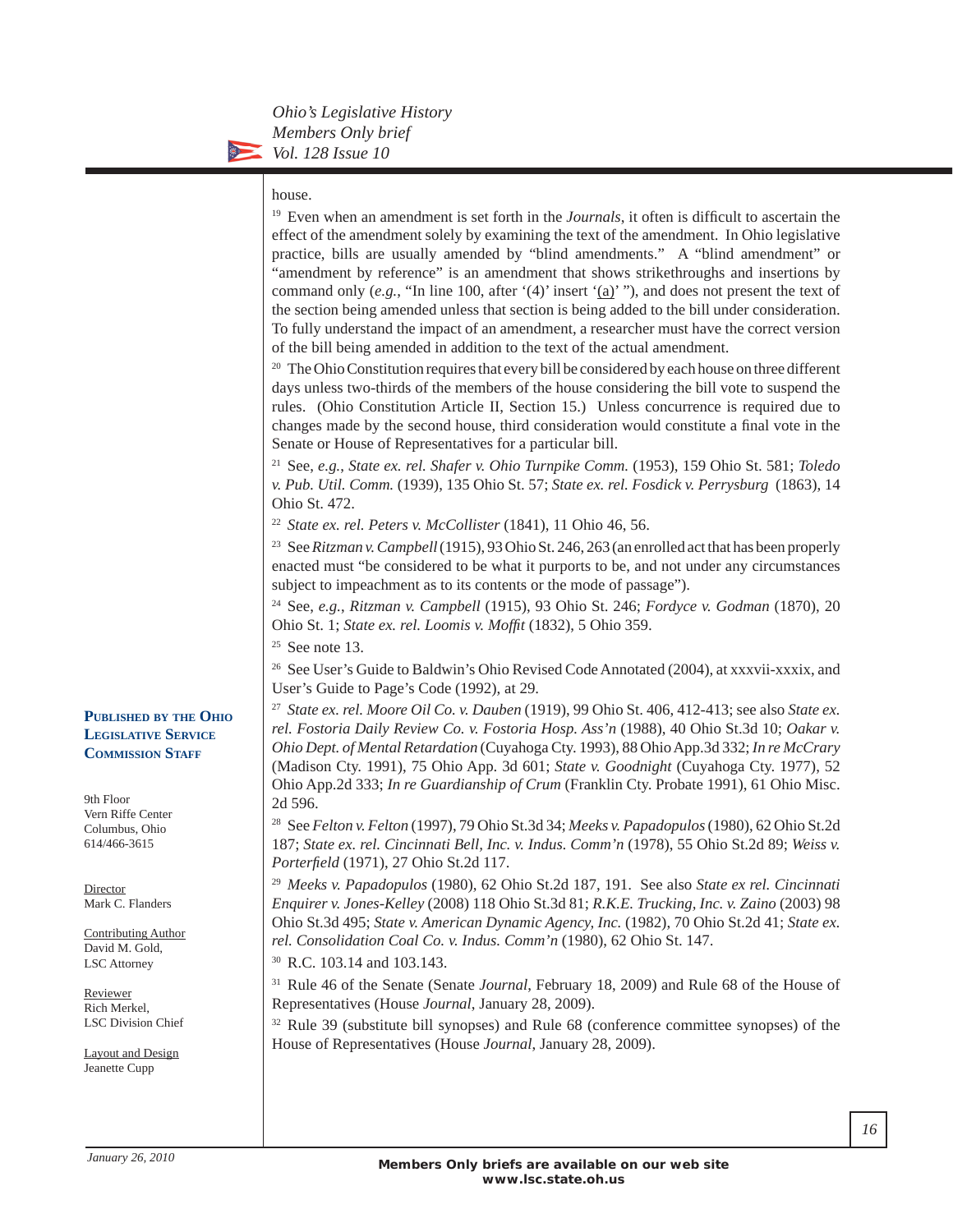# **Legislative Information Sources\***

| <b>Information</b>                                                                  | <b>Location</b>                                                                                                                        | <b>Phone</b>       |
|-------------------------------------------------------------------------------------|----------------------------------------------------------------------------------------------------------------------------------------|--------------------|
| <b>Floor Sessions of the General Assembly</b>                                       | The Ohio Channel from Ohio<br>Government Telecommunications<br>Statehouse, Room 013                                                    | $(614) 728 - 9814$ |
| Today's Session                                                                     | Live in the House and Senate Chambers,<br>in the Statehouse, or on selected public<br>television stations<br>or<br>www.ohiochannel.org |                    |
| <b>Prior Sessions</b>                                                               | Video Archive at www.ohiochannel.org                                                                                                   |                    |
| Journals of the House and Senate                                                    |                                                                                                                                        |                    |
| Current General Assembly and preceding<br>General Assembly (daily versions)         | <b>LSC Bill Room</b><br>Statehouse, Ground Level                                                                                       | $(614)$ 466-9745   |
| Current General Assembly and some<br>past General Assemblies (daily versions)       | www.legislature.state.oh.us/Journals.cfm                                                                                               |                    |
| All other General Assemblies<br>(bound versions)                                    | Ohio Legislative Service Commission Library<br>Vern Riffe Center, 77 S. High St., 9th Floor                                            | $(614)$ 466-5312   |
| <b>Bills</b>                                                                        |                                                                                                                                        |                    |
| Current General Assembly and<br>preceding General Assembly                          | <b>LSC Bill Room</b><br>Statehouse, Ground Level                                                                                       | $(614)$ 466-9745   |
| Current General Assembly (all versions) and<br>several preceding General Assemblies | www.legislature.state.oh.us/search.cfm                                                                                                 |                    |
| <b>Past General Assemblies</b>                                                      | Ohio Legislative Service Commission Library<br>Vern Riffe Center, 77 S. High St., 9th Floor                                            | $(614)$ 466-5312   |
| <b>Joint and Concurrent Resolutions</b>                                             |                                                                                                                                        |                    |
| Current General Assembly and<br>preceding General Assembly                          | LSC Bill Room<br>Statehouse, Ground Level                                                                                              | $(614)$ 466-9745   |
| Current General Assembly and several<br>preceding General Assemblies                | www.legislature.state.oh.us/search.cfm                                                                                                 |                    |
| <b>Past General Assemblies</b>                                                      | Ohio Legislative Service Commission Library<br>Vern Riffe Center, 77 S. High St., 9th Floor                                            | $(614)$ 466-5312   |

\* Certain locations listed here are intended for use by legislators and legislative staff. Others should consult "Legislative Information Sources Available to the Public" at www.lsc.state.oh.us/publications.html (Legislative Information Guides link).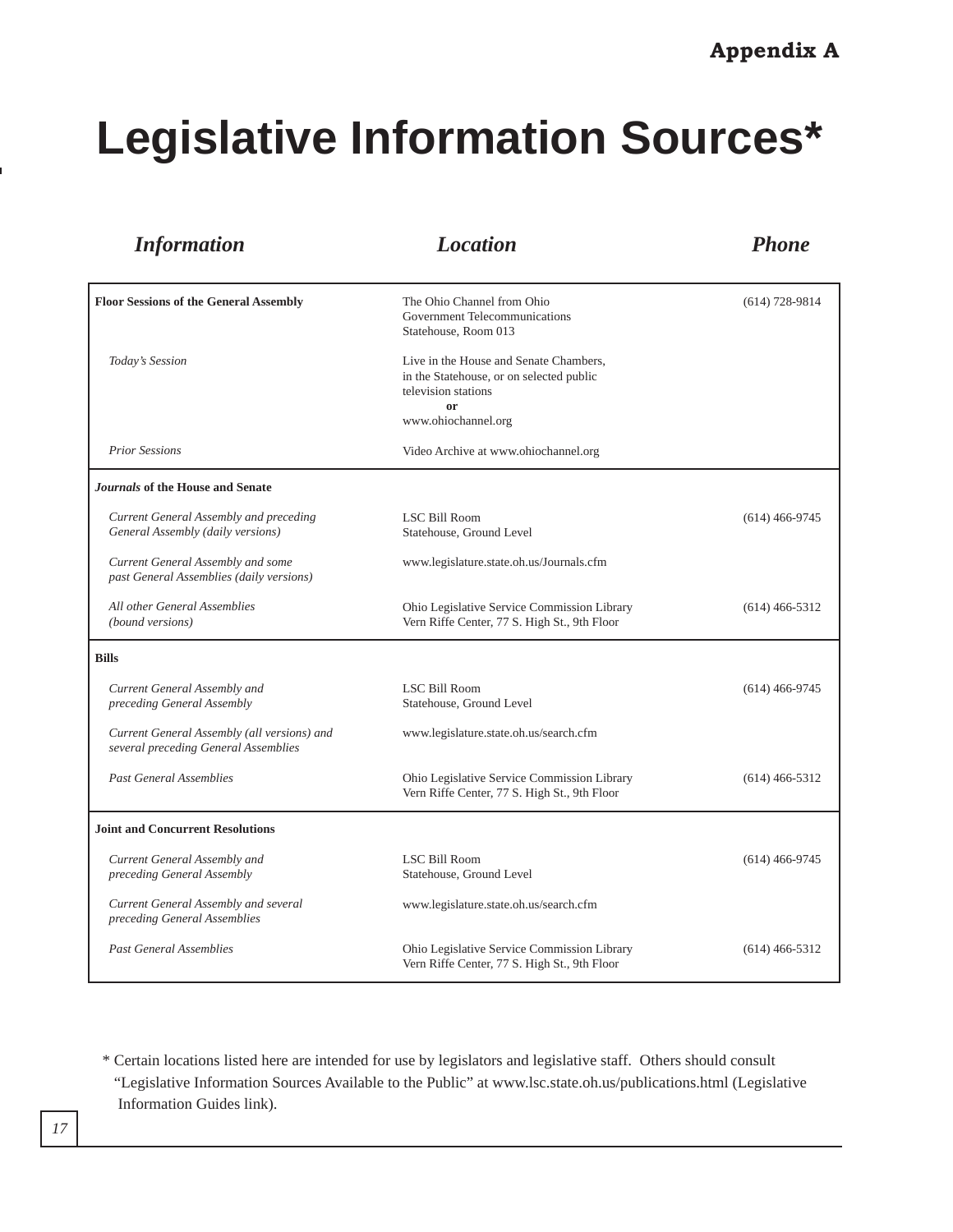# **Appendix A**

| <b>Information</b>                                                                                                        | <b>Location</b>                                                                                       | <b>Phone</b>     |
|---------------------------------------------------------------------------------------------------------------------------|-------------------------------------------------------------------------------------------------------|------------------|
| <b>Simple Resolutions</b>                                                                                                 |                                                                                                       |                  |
| Current General Assembly and several<br>preceding General Assemblies                                                      | www.legislature.state.oh.us/search.cfm                                                                |                  |
| Past General Assemblies from the 112th<br>through the 125th General Assemblies                                            | Generally unavailable                                                                                 |                  |
| Past General Assemblies through the 111th<br>General Assembly                                                             | Ohio Legislative Service Commission Library<br>Vern Riffe Center, 77 S. High St., 9th Floor           | $(614)$ 466-5312 |
| Acts (also known as Session Laws)                                                                                         |                                                                                                       |                  |
| Current and the preceding General Assembly                                                                                | LSC Bill Room<br>Statehouse, Ground Level                                                             | $(614)$ 466-9745 |
| Current and several preceding<br>General Assemblies, but without signatures<br>or indications of full or line-item vetoes | www.legislature.state.oh.us/search.cfm                                                                |                  |
| Laws of Ohio                                                                                                              |                                                                                                       |                  |
| All General Assemblies (bound<br>compilation of Session Laws)                                                             | Ohio Legislative Service Commission Library<br>Vern Riffe Center, 77 S. High St., 9th Floor           | $(614)$ 466-5312 |
|                                                                                                                           | Reference copies for use in library                                                                   |                  |
| <b>Bill Analyses</b>                                                                                                      |                                                                                                       |                  |
| <b>Current General Assembly</b>                                                                                           | Ohio Legislative Service Commission<br>Vern Riffe Center, 77 S. High St.,<br>8th Floor Reception Desk | $(614)$ 466-8734 |
| Current and preceding General Assembly                                                                                    | LSC Bill Room<br>Statehouse, Ground Level                                                             | $(614)$ 466-9745 |
| Current and several preceding General<br><b>Assemblies</b>                                                                | www.lsc.state.oh.us<br>(Bill Documents link)                                                          |                  |
| Past General Assemblies beginning with the<br>104th General Assembly                                                      | Ohio Legislative Service Commission Library<br>Vern Riffe Center, 77 S. High St., 9th Floor           | $(614)$ 466-5312 |
| <b>Fiscal Notes and Local Impact Statements</b>                                                                           |                                                                                                       |                  |
| <b>Current General Assembly</b>                                                                                           | Ohio Legislative Service Commission<br>Vern Riffe Center, 77 S. High St.,<br>8th Floor Reception Desk | $(614)$ 466-8734 |
| Current General Assembly and preceding<br>General Assembly                                                                | LSC Bill Room<br>Statehouse, Ground Level                                                             | $(614)$ 466-9745 |
| Current General Assembly and several<br>preceding General Assemblies                                                      | www.lsc.state.oh.us<br>(Bill Documents link)                                                          |                  |
| <b>Other General Assemblies</b>                                                                                           | Ohio Legislative Service Commission Library<br>Vern Riffe Center, 77 S. High St., 9th Floor           | $(614)$ 466-5312 |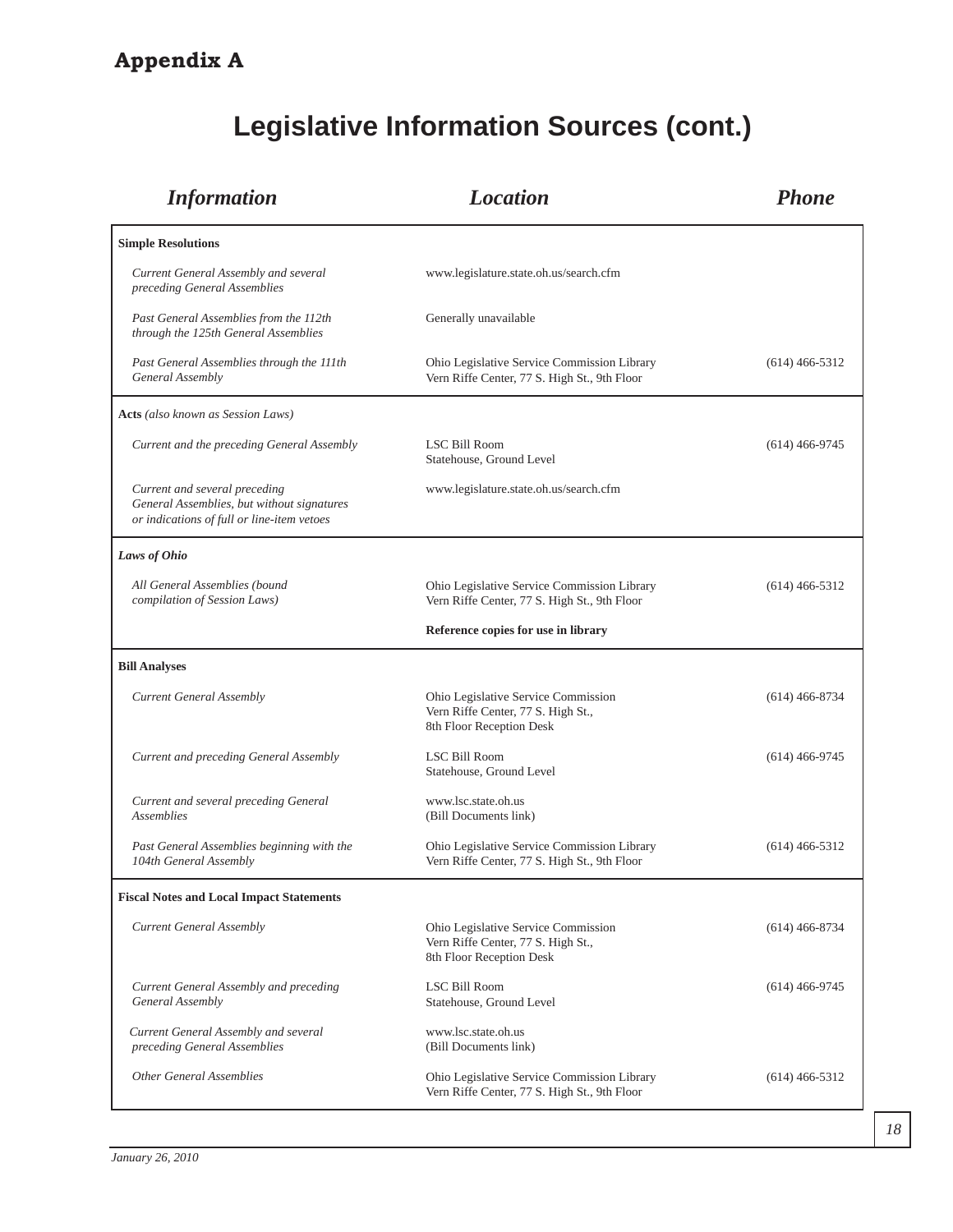| <b>Information</b>                                                   | <b>Location</b>                                                                             | <b>Phone</b>     |
|----------------------------------------------------------------------|---------------------------------------------------------------------------------------------|------------------|
| <b>Synopses of Committee Amendments</b>                              |                                                                                             |                  |
| Current General Assembly and<br>preceding General Assembly           | <b>LSC Bill Room</b><br>Statehouse, Ground Level                                            | $(614)$ 466-9745 |
| Current General Assembly and several<br>preceding General Assemblies | www.lsc.state.oh.us<br>(Bill Documents link)                                                |                  |
| <b>Past General Assemblies</b>                                       | Ohio Legislative Service Commission Library<br>Vern Riffe Center, 77 S. High St., 9th Floor | $(614)$ 466-5312 |
| <b>Comparative Synopses of Substitute Bills</b>                      | Ohio Legislative Service Commission Library<br>Vern Riffe Center, 77 S. High St., 9th Floor | $(614)$ 466-5312 |
| <b>Conference Committee Synopses</b>                                 |                                                                                             |                  |
| Current General Assembly and<br>preceding General Assembly           | <b>LSC Bill Room</b><br>Statehouse, Ground Level                                            | $(614)$ 466-9745 |
| Current General Assembly and several<br>preceding General Assemblies | www.lsc.state.oh.us<br>(Bill Documents link)                                                |                  |
| <b>Past General Assemblies</b>                                       | Ohio Legislative Service Commission Library<br>Vern Riffe Center, 77 S. High St., 9th Floor | $(614)$ 466-5312 |
| <b>Status Report of Legislation</b>                                  |                                                                                             |                  |
| <b>Current General Assembly</b>                                      | LSC Bill Room<br>Statehouse, Ground Level                                                   | $(614)$ 466-9745 |
| Current and several preceding<br><b>General Assemblies</b>           | www.lsc.state.oh.us                                                                         |                  |
| Past General Assemblies beginning with<br>112th General Assembly     | Ohio Legislative Service Commission Library<br>Vern Riffe Center, 77 S. High St., 9th Floor | $(614)$ 466-5312 |
| <b>Digest of Enactments</b>                                          |                                                                                             |                  |
| Beginning with 121st General Assembly                                | Ohio Legislative Service Commission Library<br>Vern Riffe Center, 77 S. High St., 9th Floor | $(614)$ 466-5312 |
| Beginning with 122nd General Assembly                                | www.lsc.state.oh.us<br>(Publications link)                                                  |                  |
| <b>Bulletin</b>                                                      |                                                                                             |                  |
| Past General Assemblies beginning with<br>82nd General Assembly      | Ohio Legislative Service Commission Library<br>Vern Riffe Center, 77 S. High St., 9th Floor | $(614)$ 466-5312 |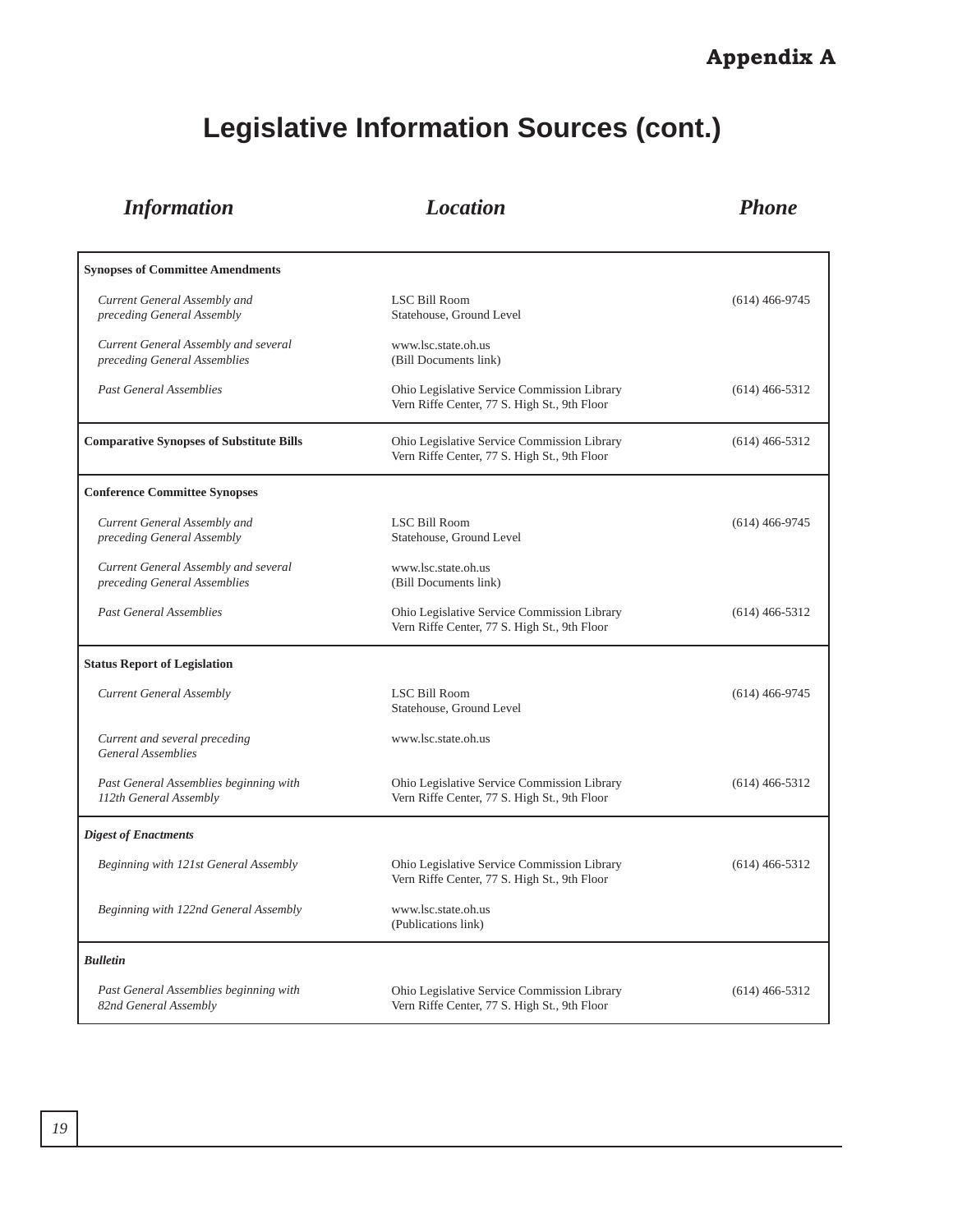# **Appendix A**

| <b>Information</b>                                                                           | <b>Location</b>                                                                                                                        | <b>Phone</b>     |
|----------------------------------------------------------------------------------------------|----------------------------------------------------------------------------------------------------------------------------------------|------------------|
| <b>Committee Notebooks</b> (may contain<br>meeting agendas, brief minutes, and<br>testimony) |                                                                                                                                        |                  |
| <b>Current General Assembly</b>                                                              | Committee Chairpersons' Offices                                                                                                        |                  |
| Preceding General Assembly                                                                   | House Clerk's Office<br>Statehouse, 2nd Floor                                                                                          | $(614)$ 466-3357 |
|                                                                                              | Senate Clerk's Office<br>Statehouse, 2nd Floor                                                                                         | $(614)$ 466-4900 |
| <b>Other General Assemblies</b>                                                              | Ohio Historical Society Library Archives<br>1982 Velma Avenue<br>Columbus, OH 43221<br>$(I-71, 17th$ Avenue $(\#111)$ exit)            | $(614)$ 297-2510 |
| <b>Committees and Committee</b><br><b>Chairperson Lists</b>                                  |                                                                                                                                        |                  |
| House and Senate                                                                             | <b>LSC Bill Room</b><br>Statehouse, Ground Level                                                                                       | $(614)$ 466-9745 |
| House                                                                                        | House Clerk's Office<br>Statehouse, 2nd Floor<br>or<br>www.house.state.oh.us (Committees link)                                         | $(614)$ 466-3357 |
| Senate                                                                                       | Senate Clerk's Office<br>Statehouse, 2nd Floor<br>or<br>www.ohiosenate.gov (Committees link)                                           | $(614)$ 466-4900 |
| <b>Committee Schedules</b>                                                                   |                                                                                                                                        |                  |
| House and Senate                                                                             | www.legislature.state.oh.us/today.cfm<br>(House or Senate Committee schedule links)<br>or<br>LSC Bill Room<br>Statehouse, Ground Level | $(614)$ 466-9745 |
| House                                                                                        | House Clerk's Office<br>Statehouse, 2nd Floor                                                                                          | $(614)$ 466-3357 |
| Senate                                                                                       | Senate Clerk's Office<br>Statehouse, 2nd Floor                                                                                         | $(614)$ 466-4900 |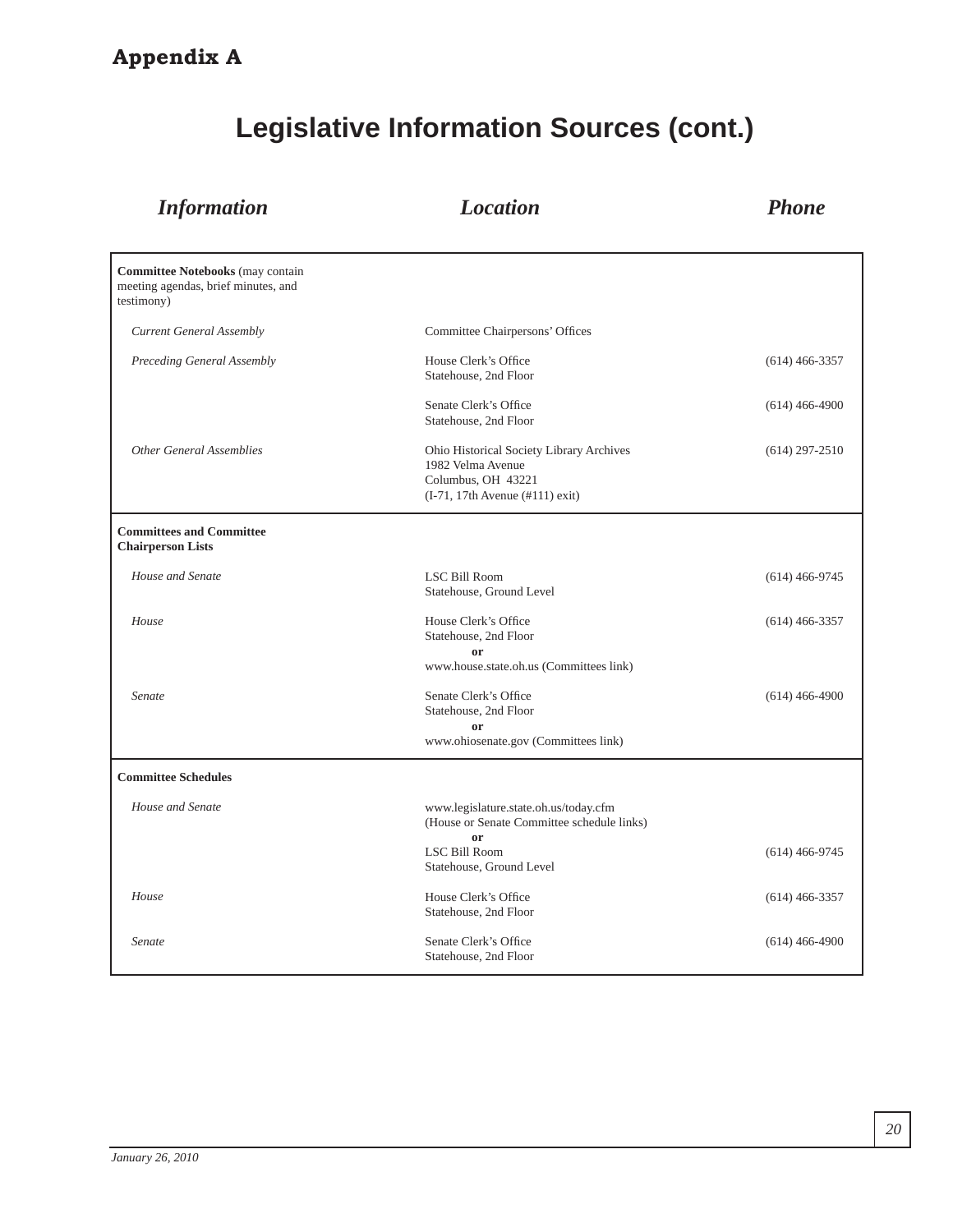| <b>Information</b>                                                                                                                                     | <b>Location</b>                                                                                                    | <b>Phone</b>                                             |
|--------------------------------------------------------------------------------------------------------------------------------------------------------|--------------------------------------------------------------------------------------------------------------------|----------------------------------------------------------|
| Calendar, Legislative                                                                                                                                  |                                                                                                                    |                                                          |
| House and Senate                                                                                                                                       | www.legislature.state.oh.us/today.cfm<br>(House or Senate Calendar links)<br>or                                    |                                                          |
|                                                                                                                                                        | <b>LSC Bill Room</b><br>Statehouse, Ground Level                                                                   | $(614)$ 466-9745                                         |
| House                                                                                                                                                  | House Clerk's Office<br>Statehouse, 2nd Floor                                                                      | $(614)$ 466-3357                                         |
| Senate                                                                                                                                                 | Senate Clerk's Office<br>Statehouse, 2nd Floor                                                                     | $(614)$ 466-4900                                         |
| <b>Roster of the Senate and</b><br><b>House of Representatives</b>                                                                                     |                                                                                                                    |                                                          |
| Current General Assembly (House only)                                                                                                                  | House Clerk's Office<br>Statehouse, 2nd Floor                                                                      | $(614)$ 466-3357                                         |
| Current and past General Assemblies<br>beginning with 78th General Assembly for<br>the House; only the 78th-124th General<br>Assemblies for the Senate | Ohio Legislative Service Commission Library<br>Vern Riffe Center, 77 S. High St., 9th Floor                        | $(614)$ 466-5312                                         |
| <b>Biographical and Contact Information</b><br>for Legislators                                                                                         |                                                                                                                    |                                                          |
| Current General Assembly: House                                                                                                                        | www.house.state.oh.us (Member Quick Search<br>link)                                                                |                                                          |
| Current General Assembly: Senate                                                                                                                       | www.ohiosenate.gov (Senators link)                                                                                 |                                                          |
| Current and past General Assemblies                                                                                                                    | Ohio Legislative Service Commission Library<br>Vern Riffe Center, 77 S. High St., 9th Floor                        | $(614)$ 466-5312                                         |
|                                                                                                                                                        | <b>Ohio Government Directory</b><br>Ohio Trucking Association<br>50 W. Broad St., Suite 1111<br>Columbus, OH 43215 | 1-888-382-1574<br>$(614)$ 221-5375<br>Fax (614) 221-3717 |
| <b>Legislative Information Office</b>                                                                                                                  |                                                                                                                    |                                                          |
| Current session legislative information for<br>members of the public; messages taken for<br>legislators                                                | Toll-Free Number (Ohio only)                                                                                       | $(800)$ 282-0253<br>$(614)$ 466-8842                     |
| Note: Legislators should call LSC with<br>research and bill draft requests                                                                             |                                                                                                                    | $(614)$ 466-3615                                         |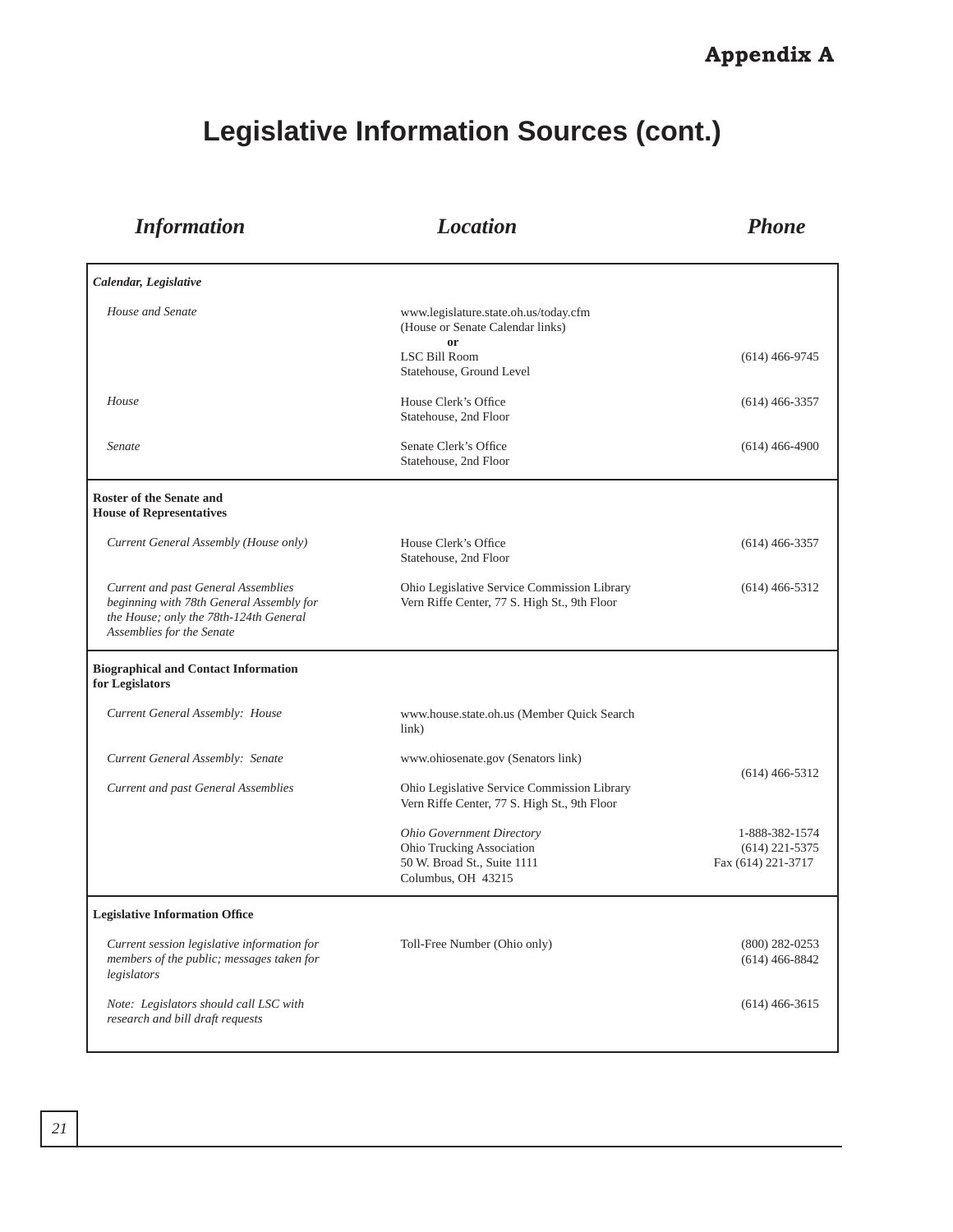# *LAWS OF OHIO* **VOLUME NUMBERS / GENERAL ASSEMBLY / ENACTMENT YEAR CONVERSION CHART**

| <b>Laws of Ohio</b>  | <b>General</b>  | <b>Enactment</b> |
|----------------------|-----------------|------------------|
| <b>Volume Number</b> | <b>Assembly</b> | years            |
| 125                  | 100             | 1953 - 1954      |
| 126                  | 101             | 1955 - 1956      |
| 127                  | 102             | 1957 - 1958      |
| 128                  | 103             | 1959 - 1960      |
| 129                  | 104             | 1961 - 1962      |
| 130                  | 105             | 1963 - 1964      |
| 131                  | 106             | 1965 - 1966      |
| 132                  | 107             | 1967 - 1968      |
| 133                  | 108             | 1969 - 1970      |
| 134                  | 109             | 1971 - 1972      |
| 135                  | 110             | 1973 - 1974      |
| 136                  | 111             | 1975 - 1976      |
| 137                  | 112             | 1977 - 1978      |
| 138                  | 113             | 1979 - 1980      |
| 139                  | 114             | 1981 - 1982      |
| 140                  | 115             | 1983 - 1984      |
| 141                  | 116             | 1985 - 1986      |
| 142                  | 117             | 1987 - 1988      |
| 143                  | 118             | 1989 - 1990      |
| 144                  | 119             | 1991 - 1992      |
| 145                  | 120             | 1993 - 1994      |
| 146                  | 121             | 1995 - 1996      |
| 147                  | 122             | 1997 - 1998      |
| 148                  | 123             | 1999 - 2000      |
| 149                  | 124             | $2001 - 2002$    |
| 150                  | 125             | $2003 - 2004$    |
| 151                  | 126             | $2005 - 2006$    |
| 152                  | 127             | $2007 - 2008$    |
| 153                  | 128             | $2009 - 2010$    |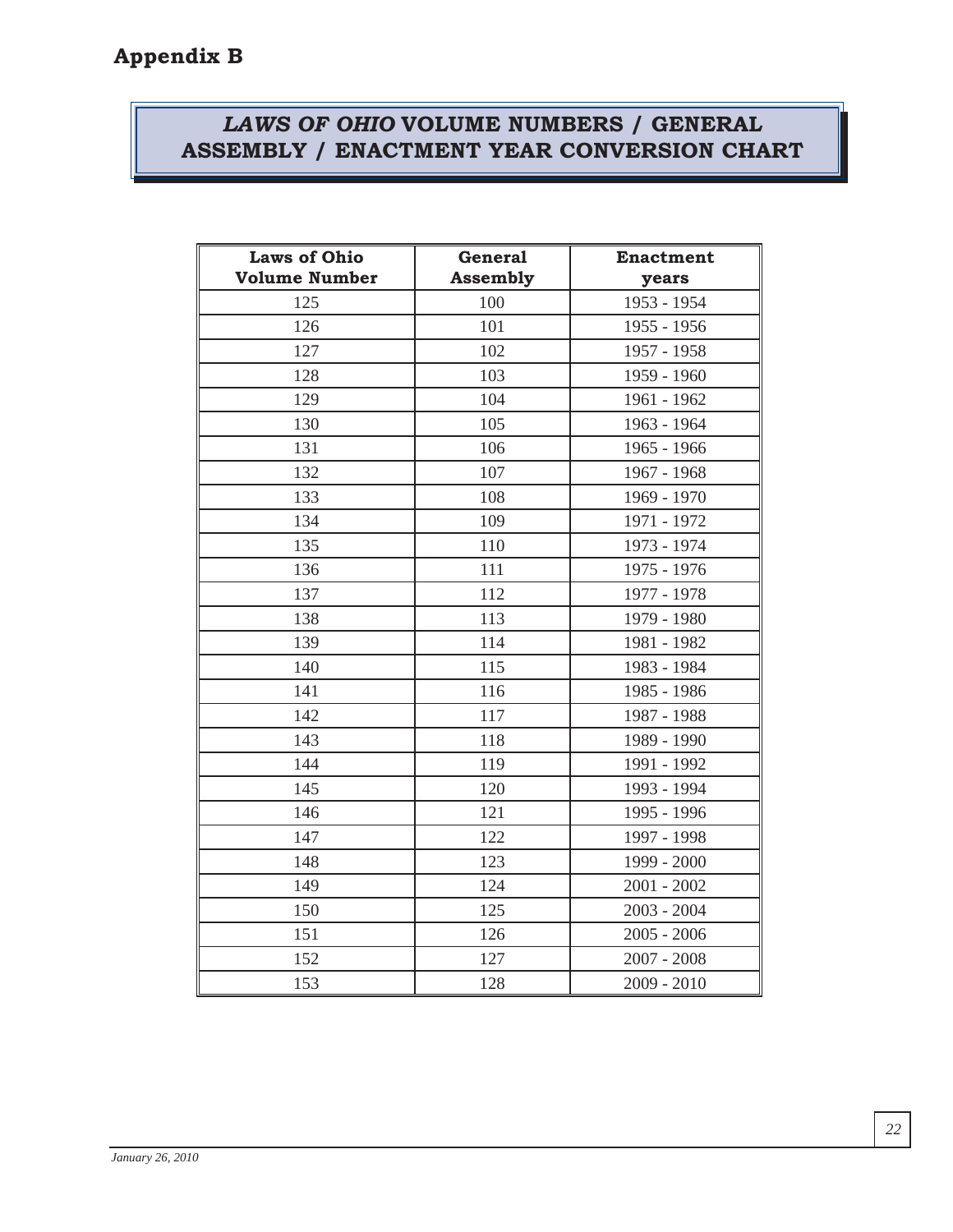# **Appendix C**

#### **SPINE OF** *LAWS OF OHIO* **AND FIRST PAGE OF H.B. 143 CONTAINED THEREIN**

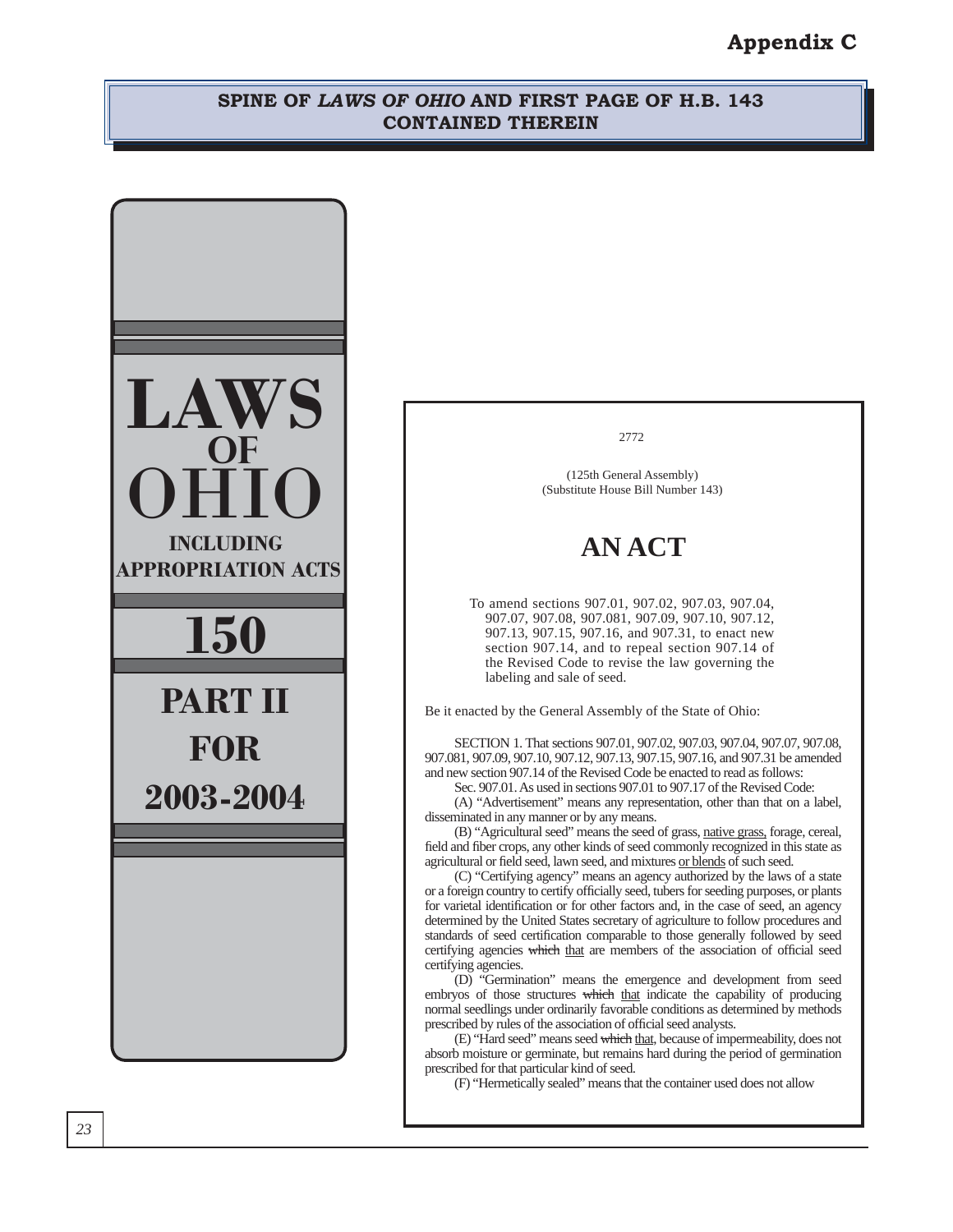# **COVER AND A SAMPLE PAGE FROM THE OHIO SENATE** *JOURNAL*

JOURNALS OF THE SENATE AND HOUSE OF REPRESENTATIVES

# **OHIO**

# **SENATE**

# **JOURNAL**

TUESDAY, MAY 6, 2008

SENATE JOURNAL, TUESDAY, MAY 6, 2008

1327

#### BILLS FOR THIRD CONSIDERATION

H. B. No. 13-Representative Fessler. Cosponsors: Representatives Stebelton, Wachtmann, Brinkman, Adams, Harwood, Bubp, Domenick, Healy, Mallory, Miller, Sayre, Bacon, Barrett, Batchelder, Blessing, Bolon, Book, Boyd, Brown, Chandler, Collier, Daniel DeBose, DeGeeter, Dyer, Evans, Fende, Flowers, Foley, Garrison, Gibbs, Goodwin, Hagan, J., Hagan, R., Hite, Hottinger, Huffman, Hughes, Koziura Latta, Letson, Lundy, Oelslager, Okey, Otterman, Patton, Raussen, Schindel<br>Schneider, Setzer, Skindell, Stewart, D., Stewart, J., Uecker, Wagoner, Williams, B., Wolpert, Zehringer. Senators Seitz, Kearney, Fedor, Mason, Goodman.

To amend section 4503.102 of the Revised Code to prohibit the inclusion Social Security numbers on motor vehicle registration renewal notices, was considered the third time.

The question being, "Shall the bill, H. B. No. 13, pass?"

The yeas and nays were taken and resulted - yeas 33, nays 0, as follows: Those who voted in the affirmative were: Senators

| Amstutz  | Austria  | Boccieri | Buehrer       |
|----------|----------|----------|---------------|
| Cafaro   | Carey    | Cates    | Coughlin      |
| aber?    | Fedor    | Goodman  | Grendell      |
| acobson  | Kearney  | Mason    | Miller D      |
| Viller R | Morano   | Mumper   | Niehaus       |
| adgett   | Roberts  | Sawyer   | Schaffer      |
| schuler  | Schuring | Seitz    | Smith         |
| ipada    | Stivers  | Wagoner  | Wilson        |
|          |          |          | $Harrie - 33$ |

So the bill passed.

The question being, "Shall the title be agreed to?"

Senator Goodman moved to amend the title as follows:

Add the names: "Buehrer, Cates, Coughlin, Faber, Grendell, Harris, Morano, Mumper, Niehaus, Padgett, Sawyer, Schaffer, Schuler, Spada, Stivers, Wagoner, Miller, D., Cafaro."

The question being, "Shall the motion be agreed to?"

The motion was agreed to and the title so amended.

Sub. H. B. No. 544-Representative Hottinger. Cosponsors: Representatives Hagan, R., Yates, McGregor, J.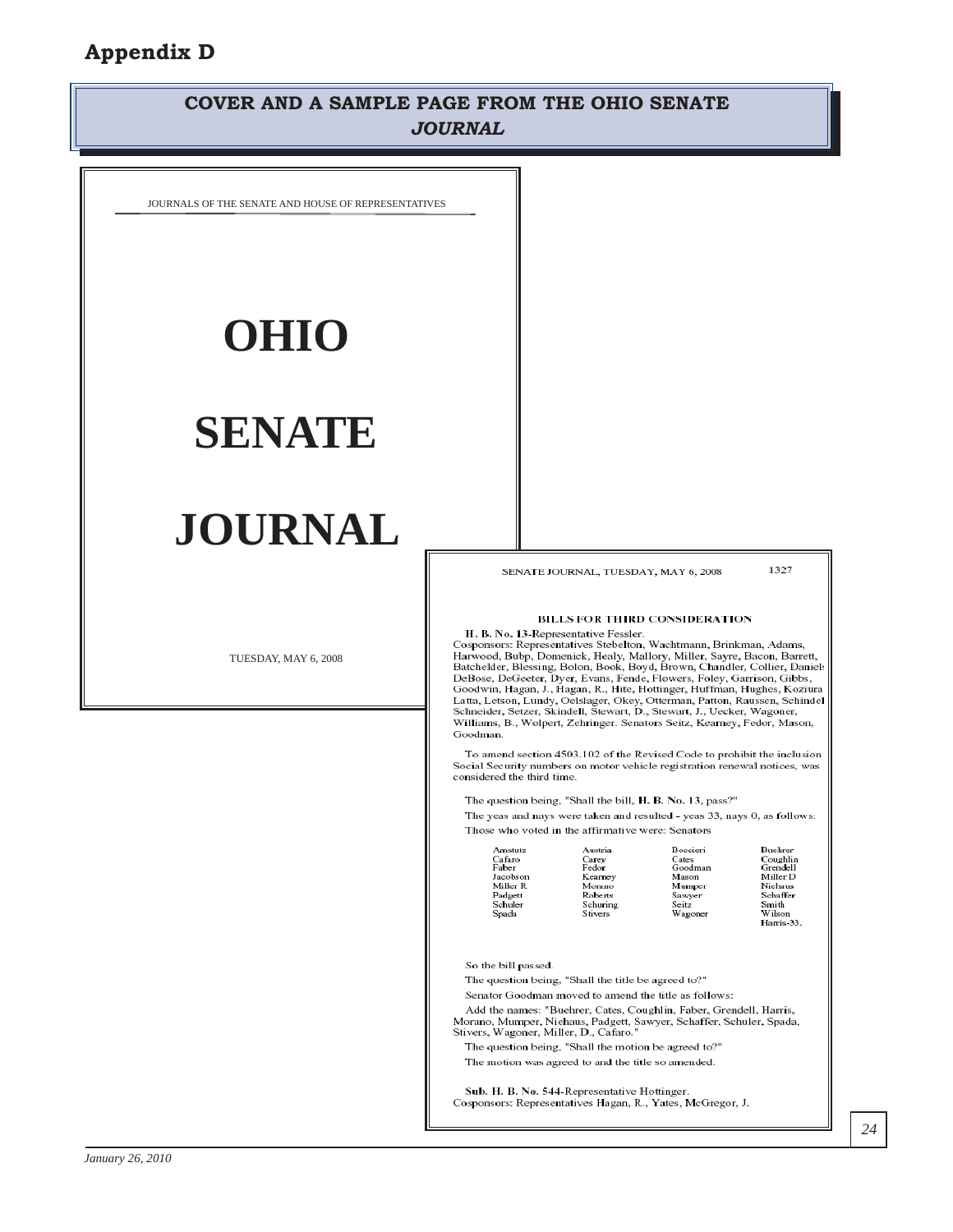### **SAMPLE PAGE FROM THE** *BULLETIN*

| <b>H.B NO. 203</b> | - REPRESENTATIVES RAGA - KEARNS - DEWINE - FLOWERS - WAGONER -<br><b>CALVERT - T. PATTON - ALLEN - STRAHORN - GILB - CHANDLER - FABER -</b><br>WHITE - S. SMITH - BARRETT - BEATTY - DEBOSE - FESSLER - G. SMITH -                                                                                   |
|--------------------|------------------------------------------------------------------------------------------------------------------------------------------------------------------------------------------------------------------------------------------------------------------------------------------------------|
|                    | <b>HARWOOD - HOOPS - OTTERMAN - REIDELBACH - SCHNEIDER - WEBSTER -</b><br><b>CARMICHAEL - CASSELL - C. EVANS - D. EVANS - HAGAN - HUGHES - KEY -</b>                                                                                                                                                 |
|                    | <b>LAW - MARTIN - SCHLICHTER - SETZER - TAYLOR - S. PATTON - WILLIAMS -</b><br><b>SENATORS CLANCY - AUSTRIA - COUGHLIN - DANN - GRENDELL - HARRIS -</b><br>PADGETT - ROBERTS - SCHULER - SCHURING - ZURZ - SPADA - GARDNER.                                                                          |
|                    | To amend sections 3707.26 and 4736.01 and to enact sections 117.102, 3313.473, 3314.15, and                                                                                                                                                                                                          |
|                    | 3701.93, 3701.931, 3701.932, 3701.933, 3701.934, 3701.935, and 3701.936 of the Revised Code<br>with respect to inspections of public and nonpublic school buildings by boards of health, to require<br>the Director of Health to establish the School Health and Safety Network to coordinate school |
|                    | inspections, and to include school safety and sanitary inspections within the practice of<br>environmental health for registered sanitarians.                                                                                                                                                        |
| 4-19. H.           | Introduced — $p.681$                                                                                                                                                                                                                                                                                 |
| $4-21.$ H.         | To committee — Health — $p. 707$                                                                                                                                                                                                                                                                     |
| $6-2.$ H.          | Reported. Substitute bill — p. 907                                                                                                                                                                                                                                                                   |
| $6-14.$ H.         | Third Consideration — $p.960$                                                                                                                                                                                                                                                                        |
| $6-14.$ H.         | Passed — $p.960$                                                                                                                                                                                                                                                                                     |
|                    | Vote-yeas 89, nays 6                                                                                                                                                                                                                                                                                 |
| $6-15. S.$         | Received from the House - p. 859                                                                                                                                                                                                                                                                     |
| $6-21. S.$         | To committee — Health, Human Services and Aging — $p. 870$                                                                                                                                                                                                                                           |
| $10-20. S.$        | Reported. Substitute bill $-$ p. 1653                                                                                                                                                                                                                                                                |
| $10-25.$ S.        | Third Consideration — $p. 1661$                                                                                                                                                                                                                                                                      |
| $10-25.$ S.        | Amended — $p. 1661$                                                                                                                                                                                                                                                                                  |
| $10-25.$ S.        | Passed — $p. 1661$                                                                                                                                                                                                                                                                                   |
|                    | Vote-yeas 30, nays 1                                                                                                                                                                                                                                                                                 |
| 10-26. H.          | Taken up $-$ p. 1792                                                                                                                                                                                                                                                                                 |
| $10-26.$ H.        | Concurred in Senate amendments — p. 1793                                                                                                                                                                                                                                                             |
|                    | Vote-yeas 94, nays 2                                                                                                                                                                                                                                                                                 |
| $12-16.0.$         | To Governor                                                                                                                                                                                                                                                                                          |
| $12-19.$           | Approved by Governor                                                                                                                                                                                                                                                                                 |
|                    | Effective date March 21, 2006                                                                                                                                                                                                                                                                        |
| <b>H.B NO. 204</b> | - REPRESENTATIVES LATTA - TRAKAS - MCGREGOR - C. EVANS - GIBBS -                                                                                                                                                                                                                                     |
|                    | WAGONER - ALLEN - FESSLER - HARTNETT - WALCHER - CHANDLER                                                                                                                                                                                                                                            |
|                    | UJVAGI - LAW - D. EVANS - KEARNS - WILLIAMS - SEAVER - HUGHES -                                                                                                                                                                                                                                      |
|                    | <b>ASLANIDES - HARWOOD - SCHAFFER.</b>                                                                                                                                                                                                                                                               |
|                    | To enact section 4503.531 of the Revised Code to create "Operation Iraqi Freedom" license plates.                                                                                                                                                                                                    |
| 4-19. H.           | Introduced — $p.682$                                                                                                                                                                                                                                                                                 |
| $4-21. H.$         | To committee — Transportation, Public Safety & Homeland Security — p. 707                                                                                                                                                                                                                            |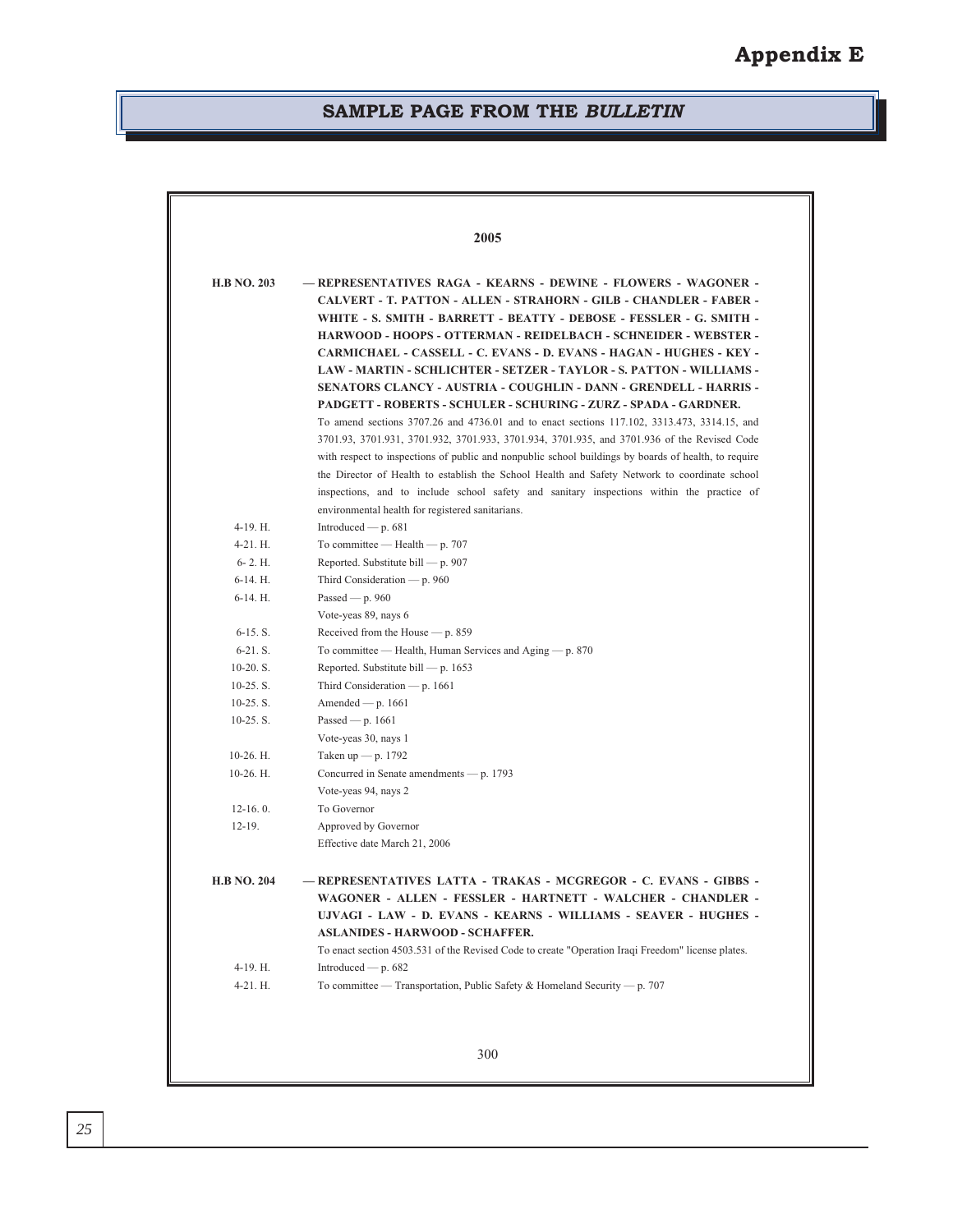#### **SAMPLE PAGE FROM THE** *DIGEST OF ENACTMENTS*

#### **H.B. 163**

- **Reps. Widener, McGregor, Wagner, C. Evans, Setzer, Kearns, Oelslager, Widowfi eld, Seaver, Schaffer, Latta, Wagoner, Reidelbach, Webster, D. Evans, Hughes, Willamowski, Calvert, Cassell, Domenick, Flowers, R. McGregor, T. Patton, Perry, G. Smith**
- **Sens. Dann, Grendell, Zurz, Carey**

**Effective date: October 12, 2006**

Authorizes a court that is sentencing an offender convicted of a drug abuse offense or imposing disposition on a delinquent child for committing an act that would be a drug abuse offense if committed by an adult to order the offender or child to reimburse involved law enforcement agencies for the costs of tests that determined that a substance involved in the offense contained a controlled substance.

Specifies that no court can order a delinquent child or offender under the provisions described above to pay the costs of tests performed on a substance if the results of the tests do not indicate that the substance tested contained any controlled substance.



#### **Reps. Hughes, Combs, C. Evans, Latta, McGregor, Seitz, Setzer, Cassell, Domenick, Harwood, Oelslager, Patton, T., Reidelbach, Smith, G., Wagoner**

**Effective date: June 30, 2006**

Modifies a private citizen's authority to file an affidavit charging an offense.

Retains the authority of a private citizen to file an affidavit charging an offense with the judge of a court of record, a prosecuting attorney or other attorney charged by law with prosecuting offenses, or a magistrate (reviewing officials), but specifies that the purpose of the filing is for review to determine if the prosecutor should file a complaint.

Modifies a private citizen's authority to file an affidavit charging an offense with the clerk of a court of record so that the private citizen may file the affidavit with the clerk only before or after the normal business hours of the reviewing officials if the clerk's office is open at those times, and requires the clerk to forward the affidavit to a reviewing official when the official's normal business hours resume.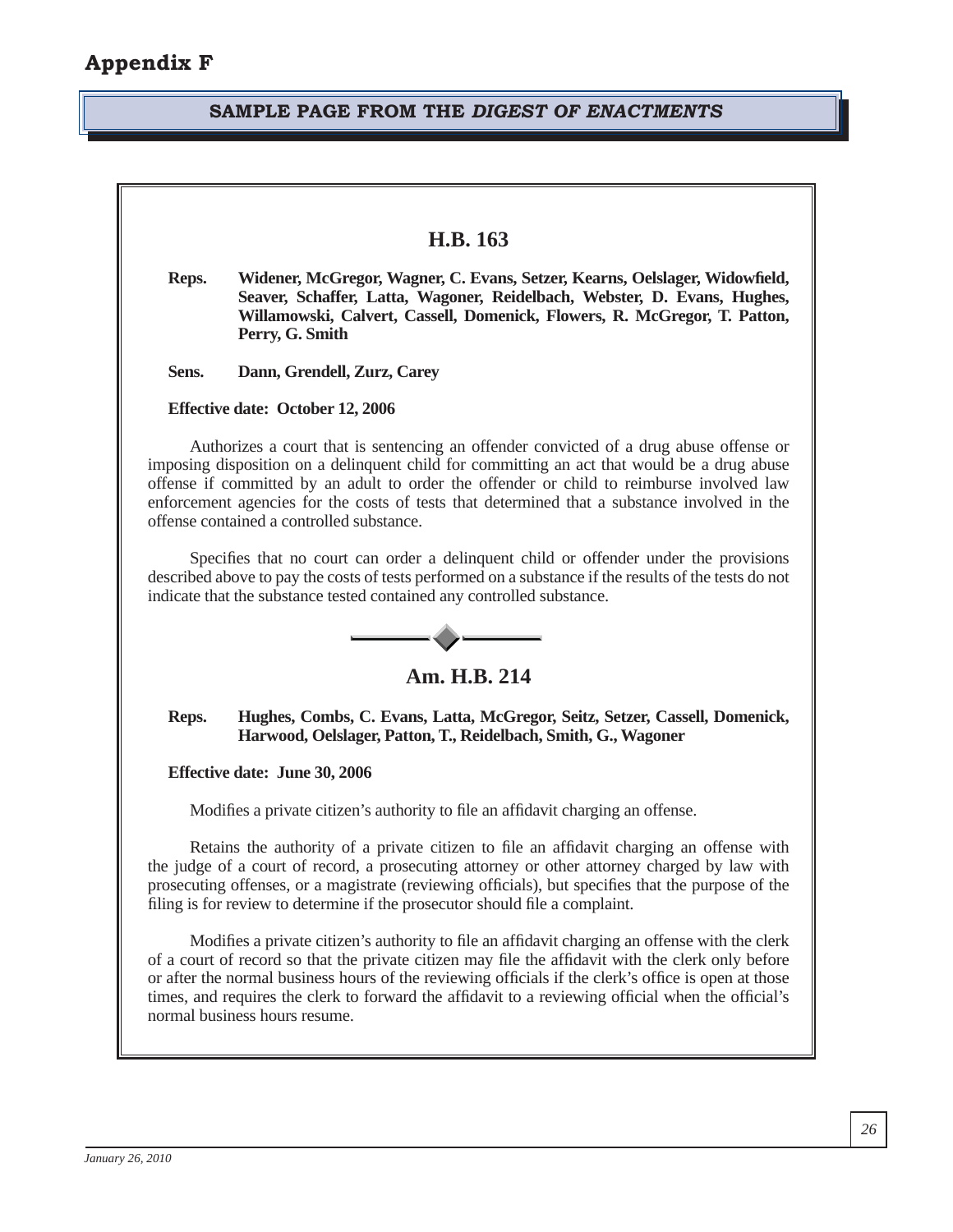#### **FIRST PAGE FROM A BILL ANALYSIS**

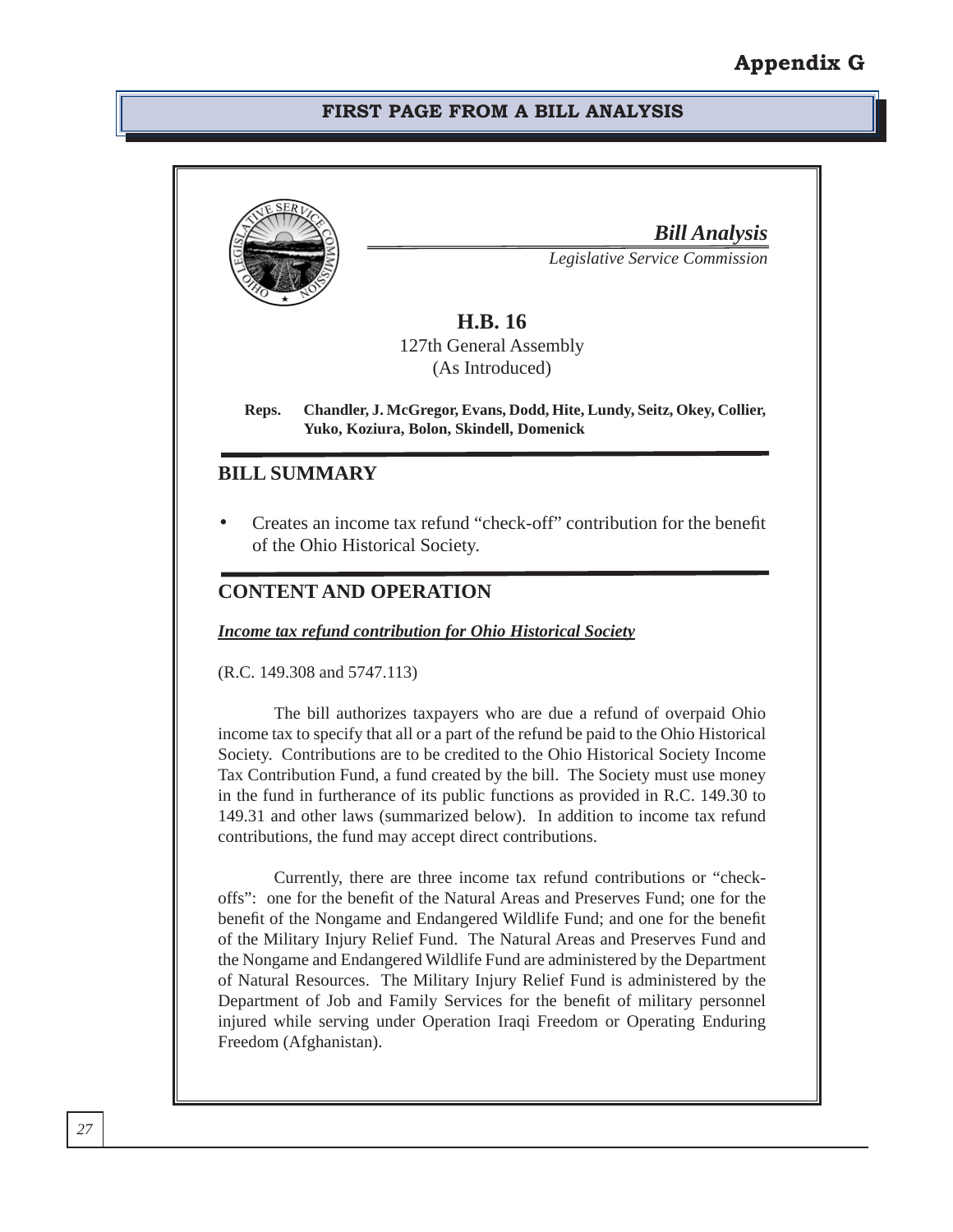# **Appendix H**

# **FIRST AND SECOND PAGES OF A COMBINED FISCAL NOTE AND LOCAL IMPACT STATEMENT**

|                                    |                                                                                                                       | 127 <sup>th</sup> General Assembly of Ohio                                                                                                                                                   | <b>Fiscal Note &amp; Local Impact Statement</b>                                                                                                                                                                |
|------------------------------------|-----------------------------------------------------------------------------------------------------------------------|----------------------------------------------------------------------------------------------------------------------------------------------------------------------------------------------|----------------------------------------------------------------------------------------------------------------------------------------------------------------------------------------------------------------|
|                                    |                                                                                                                       | Ohio Legislative Service Commission<br>77 South High Street, 9 <sup>th</sup> Floor, Columbus, OH 43215-6136 $\div$ Phone: (614) 466-3615<br>◆ Internet Web Site: http://www.lsc.state.oh.us/ |                                                                                                                                                                                                                |
| BILL:                              | Sub. S.B. 171                                                                                                         | DATE:                                                                                                                                                                                        | April 14, 2008                                                                                                                                                                                                 |
| <b>STATUS:</b>                     | As Passed by the Senate                                                                                               | SPONSOR:                                                                                                                                                                                     | <b>Sen. Stivers</b>                                                                                                                                                                                            |
|                                    | LOCAL IMPACT STATEMENT REQUIRED:                                                                                      | <b>Minimal</b> cost<br>$No -$                                                                                                                                                                |                                                                                                                                                                                                                |
| <b>CONTENTS:</b>                   | Makes certain changes to the Pawnbrokers Law and the Secondhand Dealers Law                                           |                                                                                                                                                                                              |                                                                                                                                                                                                                |
|                                    |                                                                                                                       | <b>State Fiscal Highlights</b>                                                                                                                                                               |                                                                                                                                                                                                                |
| <b>STATE FUND</b>                  | FY 2009                                                                                                               | FY 2010                                                                                                                                                                                      | <b>FUTURE YEARS</b>                                                                                                                                                                                            |
| <b>General Revenue Fund</b>        |                                                                                                                       |                                                                                                                                                                                              |                                                                                                                                                                                                                |
| Revenues                           | Potential negligible gain                                                                                             | Potential negligible gain                                                                                                                                                                    | Potential negligible gain                                                                                                                                                                                      |
| Expenditures                       | $-0-$                                                                                                                 | $-0-$                                                                                                                                                                                        | $-0-$                                                                                                                                                                                                          |
|                                    | Victims of Crime/Reparations Fund (Fund 402)                                                                          |                                                                                                                                                                                              |                                                                                                                                                                                                                |
| Revenues                           | Potential negligible gain                                                                                             | Potential negligible gain                                                                                                                                                                    | Potential negligible gain                                                                                                                                                                                      |
| Expenditures                       | $-0-$<br>Note: The state fiscal year is July 1 through June 30. For example, FY 2009 is July 1, 2008 - June 30, 2009. | $-0-$                                                                                                                                                                                        | $-0-$                                                                                                                                                                                                          |
|                                    |                                                                                                                       |                                                                                                                                                                                              |                                                                                                                                                                                                                |
|                                    | Crime/Reparations Fund (Fund 402).                                                                                    | <b>Local Fiscal Highlights</b>                                                                                                                                                               | As a result of the potential for additional criminal prosecutions brought about by the additional requirements<br>in the bill, the state may gain a negligible amount of revenue to the GRF and the Victims of |
| <b>LOCAL GOVERNMENT</b>            | FY 2008                                                                                                               | FY 2009                                                                                                                                                                                      | <b>FUTURE YEARS</b>                                                                                                                                                                                            |
| <b>Counties and Municipalities</b> |                                                                                                                       |                                                                                                                                                                                              |                                                                                                                                                                                                                |
| Revenues                           | Potential minimal gain from<br>fines, court costs, or fees                                                            | Potential minimal gain from<br>fines, court costs, or fees                                                                                                                                   | Potential minimal gain from<br>fines, court costs, or fees                                                                                                                                                     |
| Expenditures                       | Potential increase in                                                                                                 | Potential increase in                                                                                                                                                                        | P۱                                                                                                                                                                                                             |
|                                    | administrative and                                                                                                    | administrative and                                                                                                                                                                           |                                                                                                                                                                                                                |
|                                    | adjudication costs                                                                                                    | adjudication costs                                                                                                                                                                           | administrative costs                                                                                                                                                                                           |
| <b>Townships</b>                   |                                                                                                                       |                                                                                                                                                                                              | on how often local                                                                                                                                                                                             |
| Revenues                           | Potential minimal gain from                                                                                           | Potential minimal gain from                                                                                                                                                                  | Poten<br>the manner in whic                                                                                                                                                                                    |
|                                    | fees                                                                                                                  | fees                                                                                                                                                                                         | fee for providing the                                                                                                                                                                                          |
| Expenditures                       | Potential minimal increase<br>in administrative costs                                                                 | Potential minimal increase<br>in administrative costs                                                                                                                                        | Potent<br><b>Local criminal just</b><br>a<br>subject to first-degr                                                                                                                                             |

**Purchase and sale records.** Redaction requirements for certain purchase and sale metal cealers requested by police and subsequently requested by persons claiming would likely not be a significant financial burden to law enforcement agencies

(mainly for personnel) may be created to perform the redactions, the cost would depend Numerous contractors in the seconds that the conductions, the conduction schedule, and<br>law enforcement agencies requested records, the agency's records retention schedule, and<br>th the records are received. The bill provides se records.

tice costs. Violators of a new penalty or many of the new provisions in the bill would be ree misdemeanor charges or fines between \$25 and \$1,000 and the costs of prosecution under current law, depending on the violation. The new penalty and requirements in the bill could lead to more prosecutions and convictions. This means that local prosecution and adjudication costs may increase. However, fine and/or court cost revenue would most likely offset some of the local prosecution or adjudication expenses. Fine proceeds remain in the county of prosecution.

#### **Detailed Fiscal Analysis**

 $O$ verview

This bill makes certain changes to the Pawnbrokers Law and the Secondhand Dealers Law. Primarily, the bill modifies the Secondhand Dealers Law to define a "scrap metal dealer" Law. Trimanty, the our monutes the secondmand Deaters Law to define a scrap metal deater<br>as a person who purchases or receives scrap metal and defines "special purchase article" as a list<br>of equipment or materials such as specific records for special purchase articles, in a manner specified by the bill. The bill requires the records to be open for inspection by local law enforcement as well as the Director of Public Safety or the Director's designee. The bill would appear to have three primary impacts on local government, which are discussed below.

#### **Purchase and sale records**

The bill requires scrap metal dealers to provide purchase and sale records to any local law<br>reement or Department of Public Safety personnel that request them. The Ohio Association of Chiefs of Police noted that most agencies would likely only inspect the records at the scrap yard, indicating that such records requests by law enforcement would be infrequent or no different than current practice. However, if there was a substantial increase in thefts in a particular area, the law enforcement agency may request that the records be sent to them temporarily or until the theft activity lessens.

The bill allows a person who claims to own a stolen article that may be identified in the purchase and sale records and that provides proof of having filed a stolen property report to<br>request those records, but the law enforcement agency must redact information revealing the<br>name of the seller, the price paid f any article the dealer received

The redaction requirement would likely not be a significant financial burden to law enforcement agencies. For instance, some police departments, such as the Columbus Police<br>Department, have dedicated Public Records Units that exclusively handle public records requests. Though some additional costs (mainly for personnel) may be created, the particular  $-2$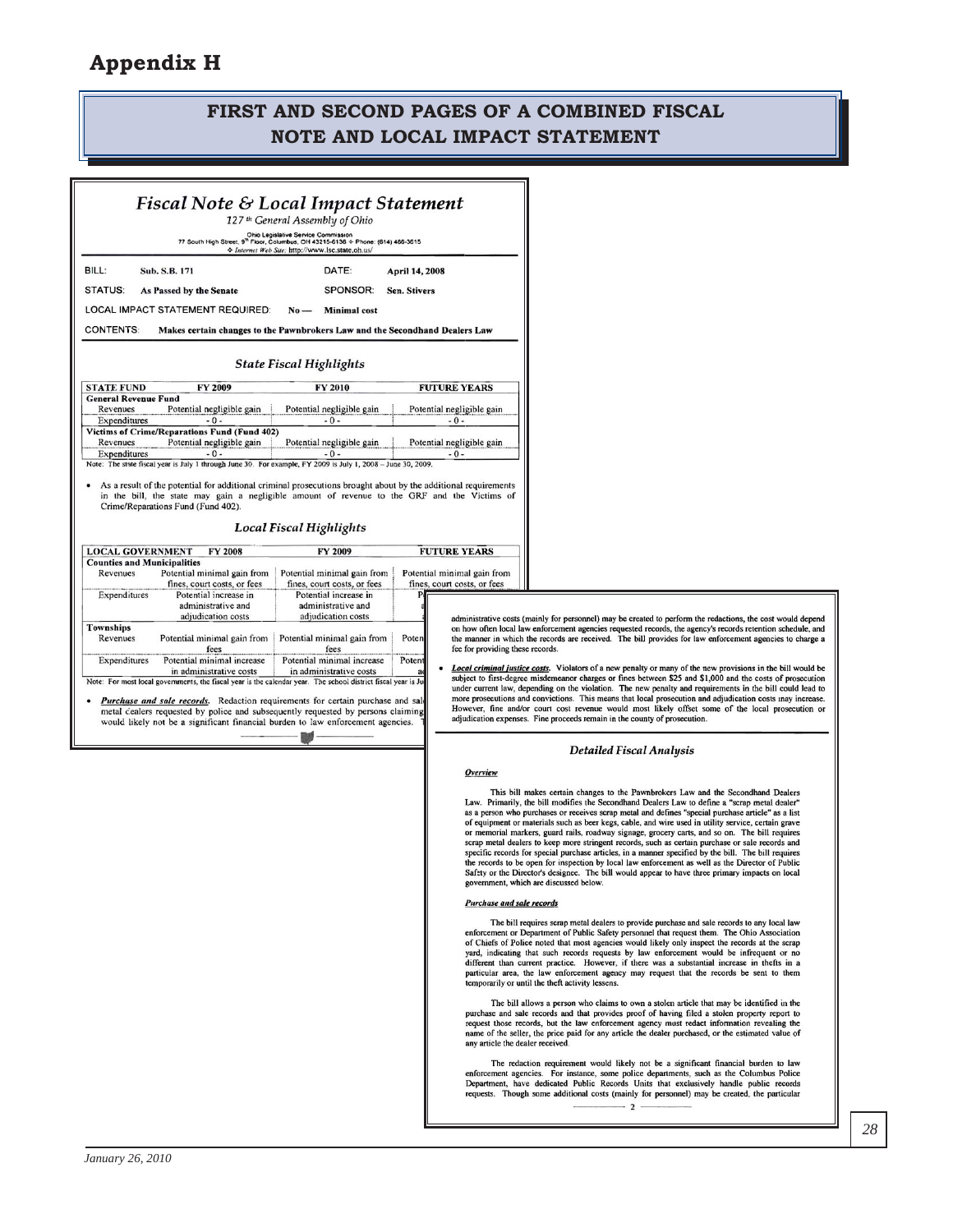#### **SAMPLE PAGE FROM A SYNOPSIS OF COMMITTEE AMENDMENTS**

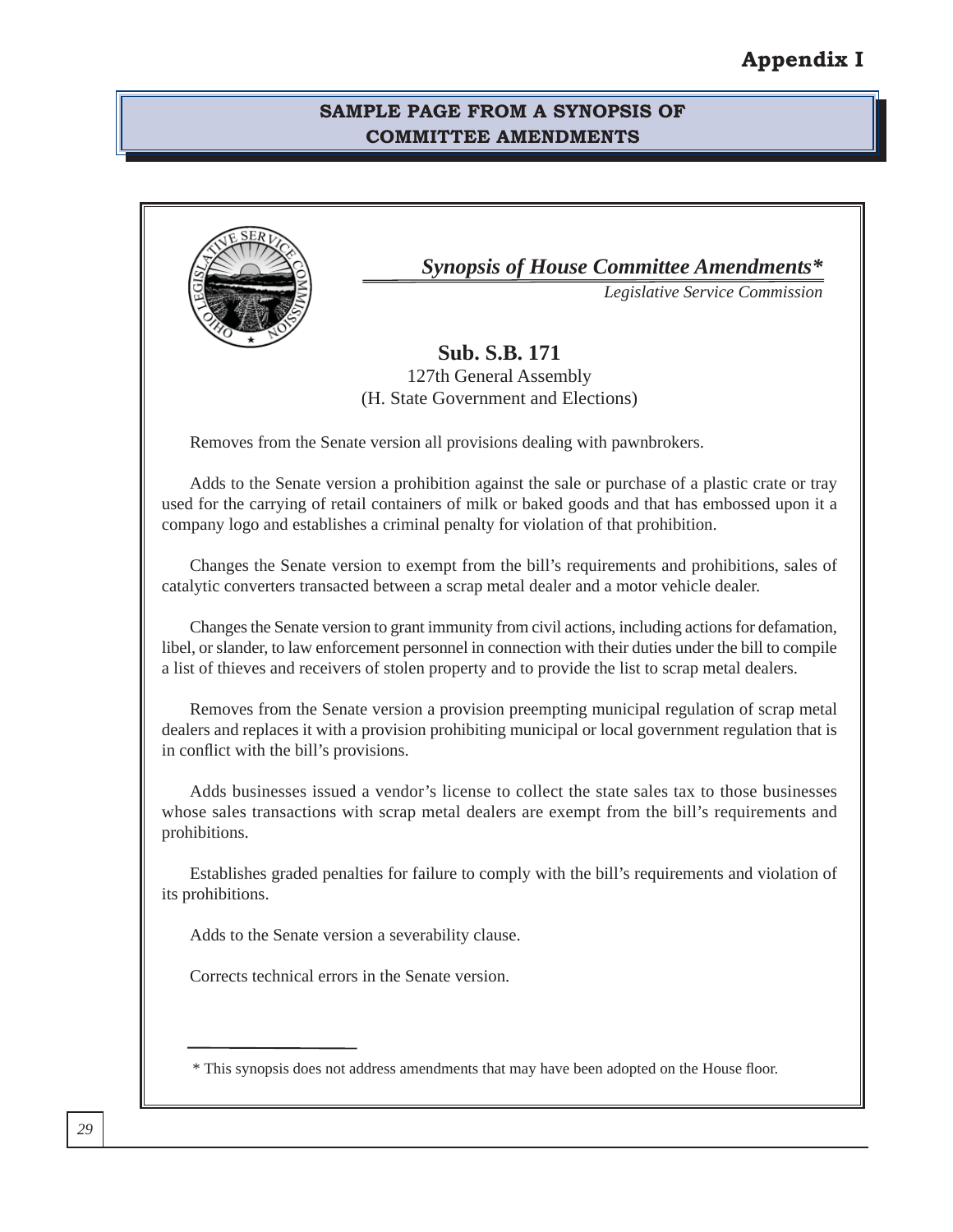# **SAMPLE PAGE FROM A SUBSTITUTE BILL COMPARATIVE SYNOPSIS**



*Sub. Bill Comparative Synopsis*

*Legislative Service Commission* 

# **H.B. 159**

127th General Assembly (H. Infrastructure, Homeland Security and Veterans Affairs)

| <b>Topic</b>                                                                                                                            | <b>Previous Version</b><br>(As Introduced)                                                                                                                                                                                       | <b>Accepted Sub. Version</b><br>(LSC 127 0788-1)                                                                                                                                                                 |
|-----------------------------------------------------------------------------------------------------------------------------------------|----------------------------------------------------------------------------------------------------------------------------------------------------------------------------------------------------------------------------------|------------------------------------------------------------------------------------------------------------------------------------------------------------------------------------------------------------------|
| "Support Our Troops"<br>license plates                                                                                                  | Created (R.C. $4501.21(A)$ and<br>$(B)(25)$ and 4503.92)                                                                                                                                                                         | Same                                                                                                                                                                                                             |
| Release of certain personal<br>information by the BMV to<br>an organization whose logo<br>appears on a vehicle owner's<br>license plate | Permits the organization to<br>receive such information<br>about a person who paid<br>a contribution when the<br>person obtained a special<br>license plate that displays<br>the organization's logo $(R.C.$<br>4501.27(B)(2)(o) | Same                                                                                                                                                                                                             |
| "Pets" license plates                                                                                                                   | No provision                                                                                                                                                                                                                     | Requires contributions received<br>from persons who obtain "Pets"<br>license plates to be paid to the<br>Ohio Pet Fund rather than to the<br>Pets Program Funding Board<br>$(R.C. 955.202$ and $4501.21(B)(10))$ |
| "Ohio National Guard<br>Retired" license plates                                                                                         | No provision                                                                                                                                                                                                                     | Created (R.C. 4503.481)                                                                                                                                                                                          |
| "U.S. Paratrooper" license<br>plates                                                                                                    | No provision                                                                                                                                                                                                                     | Created (R.C. 4503.547)                                                                                                                                                                                          |
| "Civil Air Patrol" license<br>plates                                                                                                    | No provision                                                                                                                                                                                                                     | Created (R.C. 4503.731)                                                                                                                                                                                          |
| Marine Private Henry<br>Kalinowski Memorial<br>Highway                                                                                  | No provision                                                                                                                                                                                                                     | Designated, State Route 11<br>within Ashtabula County (R.C.<br>5533.281)                                                                                                                                         |
| Corporal Brad D. Squires<br>Memorial Highway                                                                                            | No provision                                                                                                                                                                                                                     | Designated, Interstate 71 within<br>Middleburg Heights (R.C.<br>5533.332)                                                                                                                                        |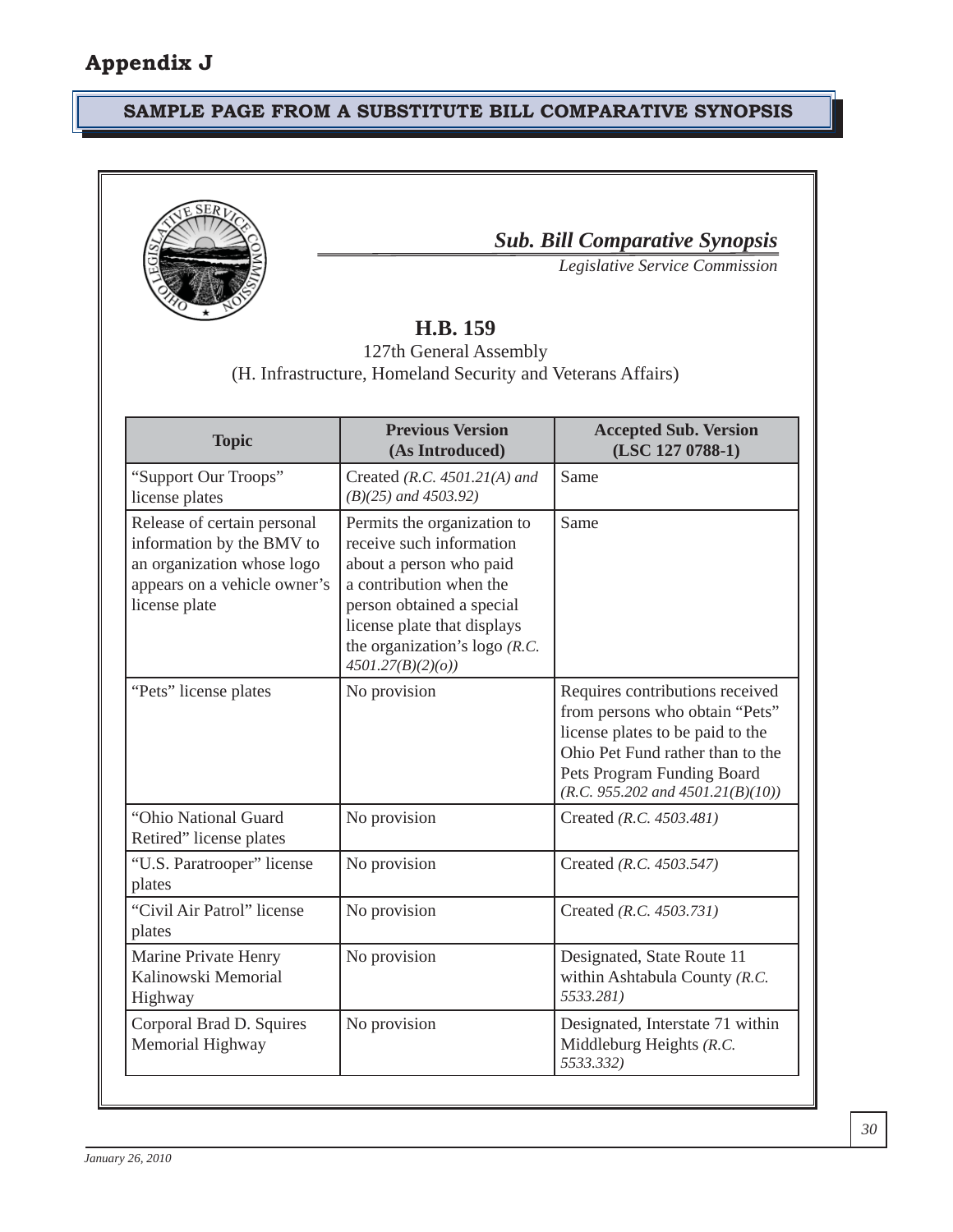| Conference Committee Synopsis | Legislative Service Commission |                                                                                                                    | <b>Conference Committee</b><br>Recommendation | "tag and hold" (R.C. 4737.044).<br>a practice otherwise known as<br>with the bill's provisions, but<br>metal purchased or received,<br>corporation or other political<br>identify and retain any scrap<br>Prohibits municipal or local<br>regulation that is in conflict<br>metal dealer to individually<br>provides that no municipal<br>dealer that requires a scrap<br>applicable to a scrap metal<br>or enforce a regulation<br>subdivision can enact |  |
|-------------------------------|--------------------------------|--------------------------------------------------------------------------------------------------------------------|-----------------------------------------------|-----------------------------------------------------------------------------------------------------------------------------------------------------------------------------------------------------------------------------------------------------------------------------------------------------------------------------------------------------------------------------------------------------------------------------------------------------------|--|
|                               |                                | 127th General Assembly<br>Sub. S.B. 171                                                                            | <b>Senate Version</b>                         | Preempts municipal or local<br>regulation of scrap metal<br>dealers (R.C. 4737.044).                                                                                                                                                                                                                                                                                                                                                                      |  |
|                               |                                | The Conference Committee recommends the bill as passed by the House of Representatives with the following changes: | House Version                                 | with the bill's provisions (R.C.<br>Prohibits municipal or local<br>regulation that is in conflict<br>4737.044).                                                                                                                                                                                                                                                                                                                                          |  |
|                               | MMI <sub>S</sub>               |                                                                                                                    | Topic                                         | regulation of scrap metal<br>Municipal and local<br>dealers                                                                                                                                                                                                                                                                                                                                                                                               |  |

# **SAMPLE PAGE FROM A CONFERENCE COMMITTEE SYNOPSIS**

**Appendix K**